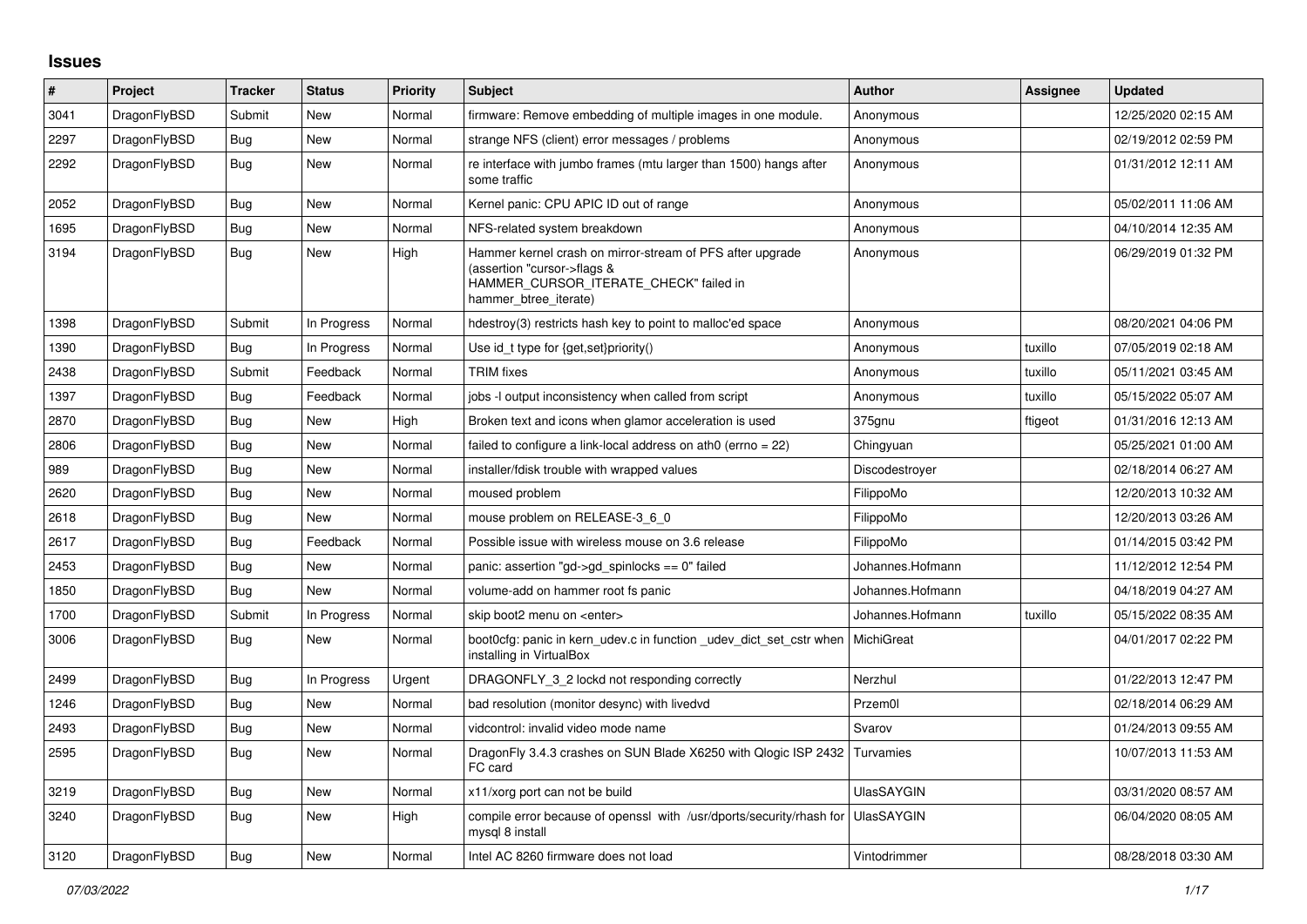| $\#$ | Project      | <b>Tracker</b> | <b>Status</b> | <b>Priority</b> | Subject                                                                                                                      | <b>Author</b>      | Assignee | <b>Updated</b>      |
|------|--------------|----------------|---------------|-----------------|------------------------------------------------------------------------------------------------------------------------------|--------------------|----------|---------------------|
| 2852 | DragonFlyBSD | Bug            | New           | Normal          | Hammer File System - hangs on undo during system boot / mount -<br>will not recover on DragonFlyBSD newer than 3.6.0         | abale              |          | 05/11/2021 04:07 AM |
| 1941 | DragonFlyBSD | Bug            | New           | Normal          | wlan config crash                                                                                                            | abandon.every.hope |          | 12/24/2010 07:54 PM |
| 2250 | DragonFlyBSD | Bug            | New           | Normal          | Kernel panic                                                                                                                 | adamk              |          | 11/23/2018 01:10 AM |
| 3301 | DragonFlyBSD | Bug            | New           | Normal          | Gkrellm from the packages is not showing logged in users in main<br>window, logged in users always $== 0$                    | adrian             |          | 01/08/2022 04:24 AM |
| 3300 | DragonFlyBSD | Bug            | New           | Normal          | Running Xvnc from TigerVNC package through the INETD daemon<br>in TCP WAIT mode fails hard                                   | adrian             |          | 01/08/2022 04:25 AM |
| 3299 | DragonFlyBSD | Bug            | In Progress   | Normal          | DragonFlyBSD reports utterly wrong uptime (most of the time, right<br>after booting in)                                      | adrian             |          | 11/11/2021 01:43 PM |
| 2210 | DragonFlyBSD | Bug            | New           | Normal          | Bugtracker cannot assign default project for new users                                                                       | ahuete.devel       |          | 11/17/2011 11:30 AM |
| 1824 | DragonFlyBSD | Bug            | Feedback      | Normal          | kernel panic, x86, 2.7.3.859.ge5104                                                                                          | akirchhoff135014   |          | 03/10/2013 07:49 AM |
| 1714 | DragonFlyBSD | Bug            | New           | Low             | hwpmc                                                                                                                        | alexh              | swildner | 08/18/2012 02:03 PM |
| 1921 | DragonFlyBSD | Bug            | In Progress   | Normal          | we miss mlockall                                                                                                             | alexh              | tuxillo  | 06/18/2022 04:08 AM |
| 2520 | DragonFlyBSD | Bug            | <b>New</b>    | Normal          | panic: assertion "IS_SERIALIZED((ifp->if_serializer))" failed in<br>if default serialize assert at /usr/src/sys/net/if.c:437 | ano                |          | 03/09/2013 12:14 AM |
| 2329 | DragonFlyBSD | Bug            | <b>New</b>    | Normal          | ibm x3550 & acpi                                                                                                             | ano                |          | 06/03/2014 11:37 AM |
| 3311 | DragonFlyBSD | Bug            | New           | Low             | TrueCrypt support may cause kernel crash                                                                                     | arcade@b1t.name    |          | 04/29/2022 06:19 AM |
| 2882 | DragonFlyBSD | Bug            | <b>New</b>    | Low             | bridge sends packets from individual interfaces                                                                              | arcade@b1t.name    |          | 01/09/2016 12:43 PM |
| 2878 | DragonFlyBSD | Bug            | New           | Low             | [fix] CCVER problem when using clang and cpu extensions<br>(intrinsics)                                                      | arcade@b1t.name    |          | 06/24/2016 04:25 AM |
| 2877 | DragonFlyBSD | Bug            | New           | Low             | sed fails when working with UTF-8 locale and non-UTF symbols                                                                 | arcade@b1t.name    |          | 12/30/2015 11:20 AM |
| 3278 | DragonFlyBSD | Bug            | New           | Normal          | Second screen image is distorted                                                                                             | arcade@b1t.name    |          | 07/10/2021 03:36 AM |
| 3209 | DragonFlyBSD | Bug            | New           | Normal          | svc has some minor bugs                                                                                                      | arcade@b1t.name    |          | 10/24/2019 09:08 AM |
| 1148 | DragonFlyBSD | Bug            | In Progress   | Low             | BCM4311 wireless network adapter detected but not functional                                                                 | archimedes.gaviola |          | 05/11/2021 04:00 AM |
| 2107 | DragonFlyBSD | Bug            | New           | Normal          | 2.10.1 sata dvd drive issue                                                                                                  | ausppc             |          | 07/31/2011 08:41 PM |
| 331  | DragonFlyBSD | <b>Bug</b>     | In Progress   | Normal          | ftpsesame (aka Bridging S01E03)                                                                                              | bastyaelvtars      |          | 03/09/2013 12:28 PM |
| 3132 | DragonFlyBSD | Bug            | New           | Low             | unifdef mined                                                                                                                | bcallah            |          | 04/26/2018 08:34 PM |
| 1718 | DragonFlyBSD | Bug            | Feedback      | Normal          | IDE disk drive not detected by x86 64 2.6.1 Live CD                                                                          | bcox               |          | 11/27/2021 08:25 AM |
| 3284 | DragonFlyBSD | Bug            | <b>New</b>    | Normal          | Wrong towlower() result for U+038A                                                                                           | bhaible            |          | 07/10/2021 03:34 AM |
| 3283 | DragonFlyBSD | <b>Bug</b>     | New           | Normal          | mknodat() cannot create FIFOs                                                                                                | bhaible            |          | 07/10/2021 03:34 AM |
| 3282 | DragonFlyBSD | <b>Bug</b>     | New           | Normal          | unexpected errno value from fopen()                                                                                          | bhaible            |          | 07/10/2021 03:34 AM |
| 3281 | DragonFlyBSD | <b>Bug</b>     | <b>New</b>    | Normal          | Crash after leaving unattended for a while                                                                                   | bhaible            |          | 07/10/2021 03:32 AM |
| 1882 | DragonFlyBSD | Bug            | <b>New</b>    | Low             | Idea for handling new USB vendor/device codes                                                                                | bmk                |          | 10/20/2010 12:15 PM |
| 3101 | DragonFlyBSD | <b>Bug</b>     | New           | Low             | PFI CGI install not working in dragonflybsd 5.0.1 USB install                                                                | bnegre82           |          | 05/11/2021 04:14 AM |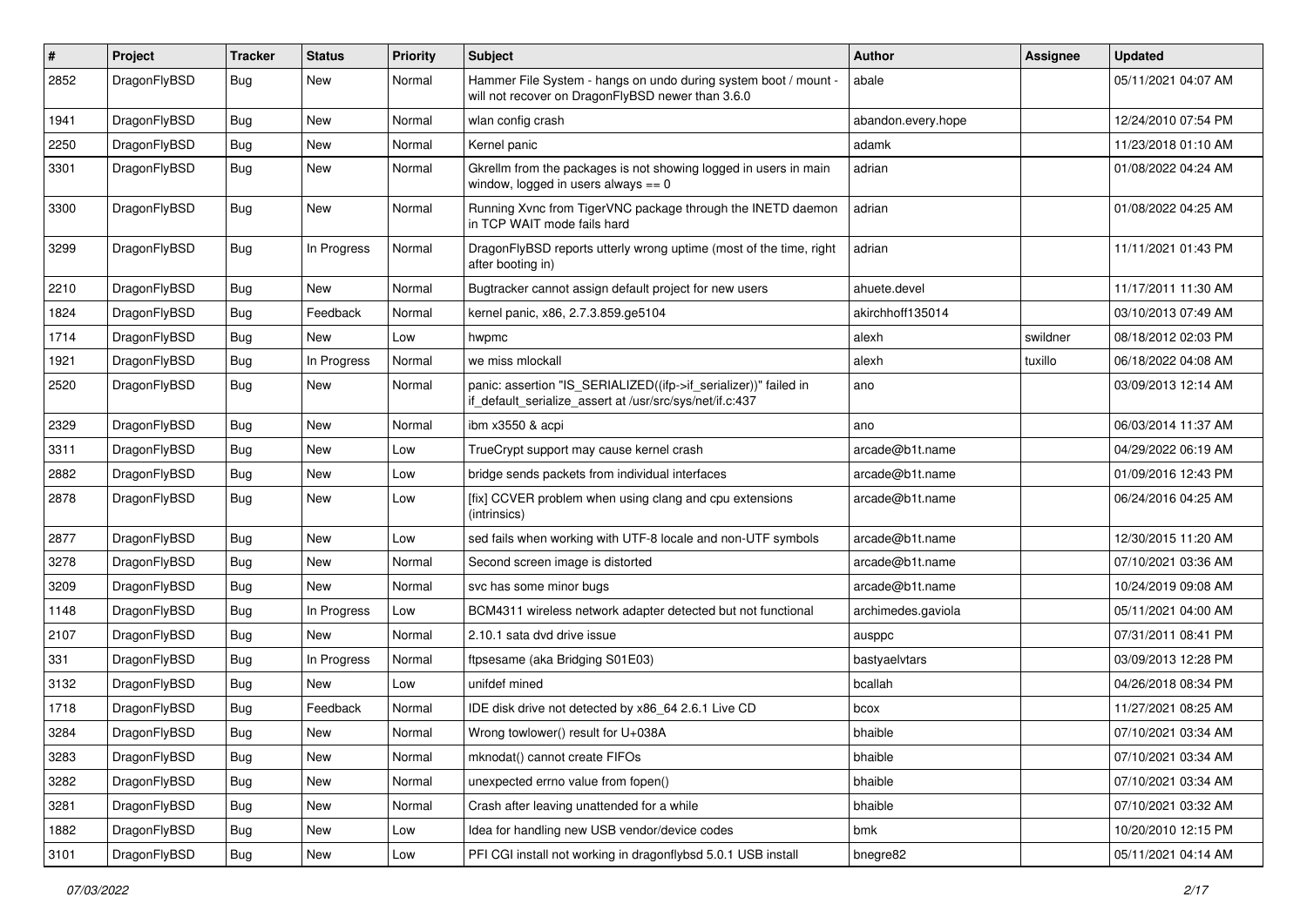| $\vert$ # | <b>Project</b> | <b>Tracker</b> | <b>Status</b> | <b>Priority</b> | <b>Subject</b>                                                                                                | Author     | Assignee | <b>Updated</b>      |
|-----------|----------------|----------------|---------------|-----------------|---------------------------------------------------------------------------------------------------------------|------------|----------|---------------------|
| 3110      | DragonFlyBSD   | Bug            | <b>New</b>    | Normal          | crash with ipfw3 under load                                                                                   | bnegre82   |          | 12/09/2017 06:22 AM |
| 1594      | DragonFlyBSD   | Bug            | <b>New</b>    | Normal          | Kernel panic during boot from Live CD on Dell E6400                                                           | bodie      |          | 05/11/2021 03:54 AM |
| 1521      | DragonFlyBSD   | <b>Bug</b>     | Feedback      | Normal          | amd64 2.4 livecd won't mount root at boot                                                                     | bolapara   |          | 01/28/2018 03:45 AM |
| 2115      | DragonFlyBSD   | Bug            | <b>New</b>    | Normal          | [msk] system freeze after receive some paquet                                                                 | bsdsx      |          | 08/22/2011 10:22 AM |
| 725       | DragonFlyBSD   | <b>Bug</b>     | In Progress   | Low             | 'make distribution' fails w/'ro' /usr/obj                                                                     | c.turner   |          | 03/09/2013 01:01 PM |
| 2319      | DragonFlyBSD   | <b>Bug</b>     | <b>New</b>    | Normal          | crypt/passwd forward compat                                                                                   | c.turner1  |          | 02/28/2012 12:39 PM |
| 2265      | DragonFlyBSD   | <b>Bug</b>     | <b>New</b>    | Normal          | mbsrtowcs does not properly handle invalid mbstate t in ps                                                    | c.turner1  | swildner | 01/10/2012 07:56 PM |
| 1618      | DragonFlyBSD   | Bug            | Feedback      | Normal          | collision for 'struct pmap' when using RPC and <sys user.h=""></sys>                                          | carenas    |          | 05/11/2021 04:05 AM |
| 3143      | DragonFlyBSD   | <b>Bug</b>     | <b>New</b>    | Normal          | assertion "0" failed in hammer2_inode_xop_chain_sync                                                          | cbin       |          | 07/18/2018 12:50 PM |
| 2859      | DragonFlyBSD   | Bug            | New           | Low             | Installer configuration menu always highlights "Select timezone", no<br>matter which step was last completed. | cgag       |          | 12/02/2015 01:54 PM |
| 2858      | DragonFlyBSD   | Bug            | <b>New</b>    | Low             | Installer "Local or UTC" question should have "No" selected by<br>default.                                    | cgag       |          | 12/02/2015 01:18 PM |
| 3139      | DragonFlyBSD   | Bug            | <b>New</b>    | Normal          | USB Mouse Does Not Work in DragonflyBSD guest on VirtualBox                                                   | chiguy1256 |          | 06/24/2018 10:14 PM |
| 3280      | DragonFlyBSD   | <b>Bug</b>     | <b>New</b>    | Normal          | KMS console and i915(4) not working in 6.0                                                                    | cmusser    |          | 07/10/2021 03:35 AM |
| 2736      | DragonFlyBSD   | Bug            | <b>New</b>    | High            | kernel panics on acpi timer probe function                                                                    | cnb        |          | 05/11/2021 03:55 AM |
| 2735      | DragonFlyBSD   | <b>Bug</b>     | <b>New</b>    | Urgent          | iwn panics SYSSASSERT                                                                                         | cnb        |          | 05/11/2021 03:55 AM |
| 1481      | DragonFlyBSD   | <b>Bug</b>     | Feedback      | Normal          | panic: assertion: kva p(buf) in soopt from kbuf (after ipfw pipe<br>show, 2.2.1-R)                            | combiner   |          | 05/11/2021 04:01 AM |
| 1538      | DragonFlyBSD   | <b>Bug</b>     | <b>New</b>    | Low             | mountroot should probe file systems                                                                           | corecode   | alexh    | 11/24/2010 06:35 PM |
| 1556      | DragonFlyBSD   | <b>Bug</b>     | New           | Normal          | many processes stuck in "hmrrcm", system unusable                                                             | corecode   | tuxillo  | 05/11/2021 03:52 AM |
| 1474      | DragonFlyBSD   | <b>Bug</b>     | <b>New</b>    | Normal          | ithread 1 unexpectedly rescheduled                                                                            | corecode   | tuxillo  | 05/11/2021 03:52 AM |
| 1442      | DragonFlyBSD   | <b>Bug</b>     | New           | Normal          | blocking SIGSEGV and triggering a segment violation produces an<br>all CPU consuming process                  | corecode   | tuxillo  | 05/11/2021 03:52 AM |
| 1440      | DragonFlyBSD   | <b>Bug</b>     | <b>New</b>    | Normal          | ptrace/gdb doesn't work after process blocks SIGTRAP                                                          | corecode   | tuxillo  | 05/11/2021 03:52 AM |
| 731       | DragonFlyBSD   | <b>Bug</b>     | <b>New</b>    | Normal          | system freeze on "slice too large"                                                                            | corecode   | tuxillo  | 06/25/2022 04:01 AM |
| 341       | DragonFlyBSD   | <b>Bug</b>     | New           | Normal          | Vinum erroneously repors devices as busy                                                                      | corecode   | swildner | 01/21/2012 04:50 AM |
| 1198      | DragonFlyBSD   | <b>Bug</b>     | New           | High            | DDB loops panic in db read bytes                                                                              | corecode   | tuxillo  | 05/11/2021 03:51 AM |
| 1584      | DragonFlyBSD   | <b>Bug</b>     | In Progress   | Normal          | can't use ssh from jail: debug1: read_passphrase: can't open<br>/dev/tty: Device busy                         | corecode   | tuxillo  | 05/11/2021 03:53 AM |
| 1583      | DragonFlyBSD   | Bug            | In Progress   | Normal          | panic: assertion: cursor->trans->sync_lock_refs > 0 in<br>hammer_recover_cursor                               | corecode   | tuxillo  | 05/11/2021 03:53 AM |
| 1547      | DragonFlyBSD   | <b>Bug</b>     | In Progress   | Normal          | disklabel64 automatic sizing                                                                                  | corecode   | tuxillo  | 05/11/2021 03:52 AM |
| 1528      | DragonFlyBSD   | Bug            | In Progress   | Normal          | ktrace does not show proper return values for pipe(2)                                                         | corecode   | tuxillo  | 05/11/2021 03:52 AM |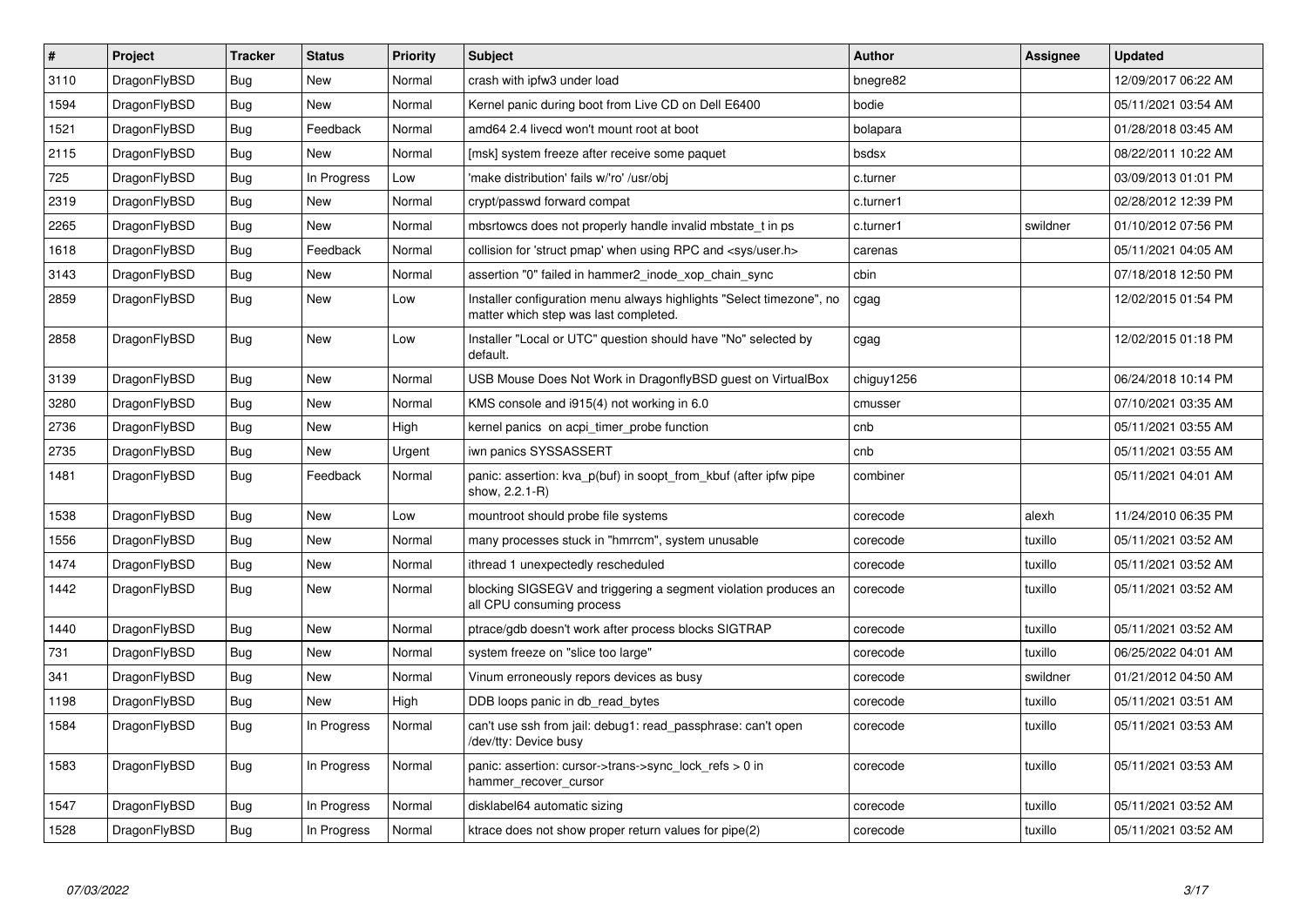| $\sharp$ | Project      | <b>Tracker</b> | <b>Status</b> | <b>Priority</b> | Subject                                                                                                    | <b>Author</b> | Assignee | <b>Updated</b>      |
|----------|--------------|----------------|---------------|-----------------|------------------------------------------------------------------------------------------------------------|---------------|----------|---------------------|
| 1475     | DragonFlyBSD | Bug            | In Progress   | Normal          | kernel blocks with low memory and syscons setting a high res mode<br>/ scrollback                          | corecode      | tuxillo  | 05/11/2021 03:52 AM |
| 1469     | DragonFlyBSD | <b>Bug</b>     | In Progress   | Normal          | Hammer history security concern                                                                            | corecode      | tuxillo  | 05/11/2021 03:52 AM |
| 1307     | DragonFlyBSD | <b>Bug</b>     | In Progress   | Normal          | hammer tid -2 shows unexpected result                                                                      | corecode      |          | 10/18/2016 05:29 PM |
| 1030     | DragonFlyBSD | Bug            | In Progress   | Normal          | msdosfs umount panic                                                                                       | corecode      | tuxillo  | 05/11/2021 03:51 AM |
| 781      | DragonFlyBSD | <b>Bug</b>     | In Progress   | Normal          | fdisk uses wrong geometry on usb flash drives                                                              | corecode      | tuxillo  | 05/11/2021 03:50 AM |
| 742      | DragonFlyBSD | <b>Bug</b>     | In Progress   | Normal          | umount problems with multiple mounts                                                                       | corecode      | tuxillo  | 06/25/2022 04:02 AM |
| 1587     | DragonFlyBSD | <b>Bug</b>     | Feedback      | Normal          | can't gdb across fork                                                                                      | corecode      | tuxillo  | 05/11/2021 03:54 AM |
| 1287     | DragonFlyBSD | <b>Bug</b>     | Feedback      | Normal          | altq configuration doesn't work                                                                            | corecode      | tuxillo  | 05/11/2021 03:51 AM |
| 911      | DragonFlyBSD | Bug            | Feedback      | Normal          | kidload/kernel linker can exceed malloc reserve and panic system                                           | corecode      | tuxillo  | 05/11/2021 03:51 AM |
| 901      | DragonFlyBSD | <b>Bug</b>     | Feedback      | Normal          | route show needs to get data from all cpus                                                                 | corecode      | tuxillo  | 05/11/2021 03:50 AM |
| 847      | DragonFlyBSD | <b>Bug</b>     | Feedback      | Normal          | processes getting stuck on mount point                                                                     | corecode      | tuxillo  | 05/11/2021 03:50 AM |
| 2687     | DragonFlyBSD | <b>Bug</b>     | New           | Normal          | natacontrol software RAID in installer                                                                     | csmelosky     |          | 06/22/2014 12:03 PM |
| 3243     | DragonFlyBSD | <b>Bug</b>     | <b>New</b>    | Normal          | SMART status not reported properly for SSD disks                                                           | daftaupe      |          | 09/09/2020 11:03 PM |
| 3227     | DragonFlyBSD | Submit         | New           | Normal          | Add HAMMER2 instructions in the installation medium README                                                 | daftaupe      |          | 03/26/2020 03:34 PM |
| 2994     | DragonFlyBSD | Bug            | New           | Normal          | Intermittent boot hangs after git: hammer - HAMMER Version 7                                               | davshao       |          | 03/30/2017 02:06 PM |
| 2835     | DragonFlyBSD | Bug            | <b>New</b>    | Normal          | /usr/include/c++/5.0/bits/c++locale.h likes<br>POSIX_C_SOURCE>=200809                                      | davshao       |          | 11/18/2015 03:40 AM |
| 2688     | DragonFlyBSD | Bug            | New           | Normal          | 67613368bdda7 Fix wrong checks for U4B presence Asrock Z77M<br>difficulty detecting USB keyboard           | davshao       |          | 06/28/2014 07:08 PM |
| 2652     | DragonFlyBSD | <b>Bug</b>     | <b>New</b>    | Normal          | 189a0ff3761b47  ix: Implement MSI-X support locks up Lenovo<br>S <sub>10</sub> Intel Atom n <sub>270</sub> | davshao       |          | 05/14/2014 01:55 AM |
| 3145     | DragonFlyBSD | Submit         | In Progress   | Normal          | Update libelf to FreeBSD 12 current and build as base library usable<br>by ports                           | davshao       | tuxillo  | 08/20/2021 03:58 PM |
| 3031     | DragonFlyBSD | Submit         | In Progress   | Normal          | Update drm/radeon to Linux 4.7.10 as much as possible                                                      | davshao       | ftigeot  | 08/19/2021 12:33 PM |
| 2414     | DragonFlyBSD | Bug            | In Progress   | Normal          | Lenovo S10 acpi freeze (not new)                                                                           | davshao       |          | 05/11/2021 04:13 AM |
| 3024     | DragonFlyBSD | Bug            | New           | Low             | sys/dev/netif/wi/if_wi.c:1090]: (style) Redundant condition                                                | dcb           |          | 04/11/2017 11:56 AM |
| 3076     | DragonFlyBSD | <b>Bug</b>     | New           | Normal          | sys/dev/netif/ig hal/e1000 ich8lan.c:1594: sanity checking mixup?                                          | dcb           |          | 10/11/2017 01:58 AM |
| 3025     | DragonFlyBSD | <b>Bug</b>     | New           | Normal          | sys/dev/powermng/powernow/powernow.c:284: bad comparison ?                                                 | dcb           |          | 09/23/2017 07:45 AM |
| 3022     | DragonFlyBSD | <b>Bug</b>     | New           | Normal          | sys/dev/netif/ath/ath/if_ath.c:2142: strange bitmask?                                                      | dcb           |          | 04/11/2017 11:49 AM |
| 3018     | DragonFlyBSD | <b>Bug</b>     | New           | Normal          | sys/bus/u4b/wlan/if_run.c:5464]: (style) Redundant condition                                               | dcb           |          | 04/11/2017 11:26 AM |
| 3021     | DragonFlyBSD | <b>Bug</b>     | In Progress   | Normal          | sys/dev/drm/i915/i915_gem_stolen.c:115]: (error) Signed integer<br>overflow for expression '65535<<20'     | dcb           |          | 04/11/2017 12:46 PM |
| 3011     | DragonFlyBSD | <b>Bug</b>     | In Progress   | Normal          | dragonfly/sys/dev/netif/re/re.c: suspicious code?                                                          | dcb           |          | 07/29/2017 01:26 AM |
| 2790     | DragonFlyBSD | Submit         | New           | Low             | filedesc softrefs increment code factoring                                                                 | dclink        |          | 02/21/2015 04:00 AM |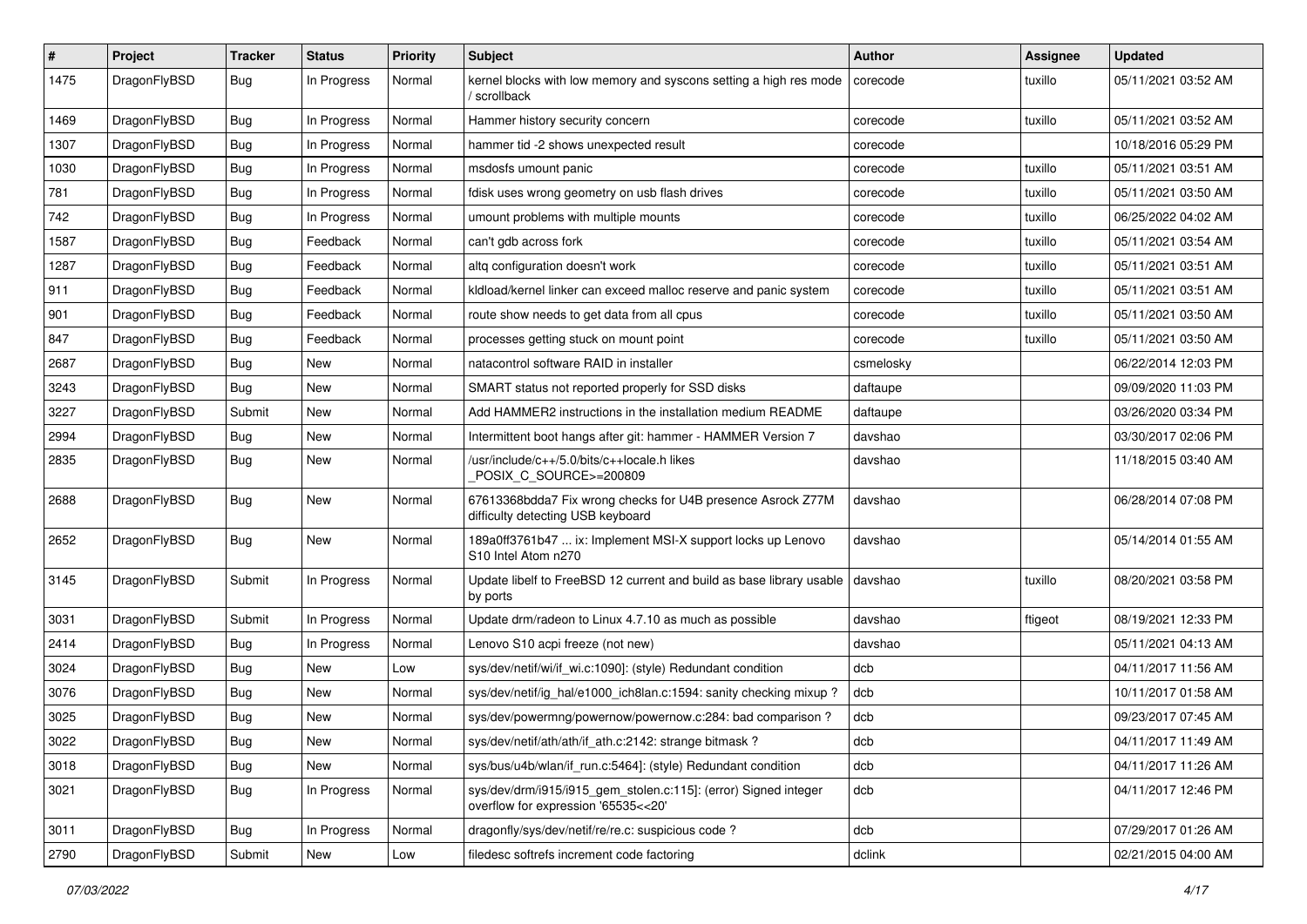| $\vert$ # | Project      | <b>Tracker</b> | <b>Status</b> | <b>Priority</b> | <b>Subject</b>                                                                                                                                            | <b>Author</b> | <b>Assignee</b> | <b>Updated</b>      |
|-----------|--------------|----------------|---------------|-----------------|-----------------------------------------------------------------------------------------------------------------------------------------------------------|---------------|-----------------|---------------------|
| 2721      | DragonFlyBSD | Submit         | Feedback      | Low             | Some few zalloc calls to objcache ones replacements                                                                                                       | dclink        | tuxillo         | 05/11/2021 04:08 AM |
| 2717      | DragonFlyBSD | Submit         | Feedback      | Normal          | Out of range numeric handling                                                                                                                             | dclink        | tuxillo         | 05/11/2021 04:08 AM |
| 3154      | DragonFlyBSD | Submit         | <b>New</b>    | Normal          | Update serial handling in bootloader                                                                                                                      | ddegroot      | dillon          | 11/06/2018 11:21 PM |
| 3147      | DragonFlyBSD | Submit         | <b>New</b>    | Normal          | Enable headless installation                                                                                                                              | ddegroot      |                 | 10/09/2018 01:25 PM |
| 2708      | DragonFlyBSD | Bug            | <b>New</b>    | Normal          | unable to send TCP nor UDP on age(4) interface                                                                                                            | dermiste      |                 | 05/11/2021 03:54 AM |
| 1774      | DragonFlyBSD | <b>Bug</b>     | New           | Normal          | New IP header cleanup branch available for testing                                                                                                        | dillon        |                 | 05/15/2022 10:59 AM |
| 1336      | DragonFlyBSD | Bug            | In Progress   | Normal          | Still looking for reports of missed directory entries w/ HAMMER                                                                                           | dillon        |                 | 05/11/2021 04:00 AM |
| 1448      | DragonFlyBSD | Bug            | Feedback      | Normal          | panic: assertion: _tp->tt_msg->tt_cpuid == mycpuid in<br>tcp_callout_active tcp_output tcp_usr_send netmsg_pru_send<br>netmsg_service tcpmsg_service_loop | dillon        |                 | 05/11/2021 04:00 AM |
| 1429      | DragonFlyBSD | Bug            | Feedback      | Normal          | vkernel bug - "mfree: m->m_nextpkt != NULL"                                                                                                               | dillon        |                 | 05/11/2021 04:00 AM |
| 3117      | DragonFlyBSD | <b>Bug</b>     | <b>New</b>    | Normal          | Problem with colours if "intel" video-driver used                                                                                                         | dpostolov     |                 | 01/07/2018 11:35 PM |
| 3116      | DragonFlyBSD | Bug            | <b>New</b>    | Normal          | da0 detects on very big volume if to _remove_usb install stick and<br>reboot on Intel NUC5PPYH                                                            | dpostolov     |                 | 01/07/2018 09:40 PM |
| 1877      | DragonFlyBSD | Bug            | <b>New</b>    | Normal          | Freeze during 1st hammer cleanup after new install                                                                                                        | elekktretterr |                 | 05/15/2022 11:43 AM |
| 1634      | DragonFlyBSD | <b>Bug</b>     | <b>New</b>    | Normal          | panic: spin lock: 0xe4ad1320, indefinitive wait!                                                                                                          | elekktretterr |                 | 01/19/2015 03:21 AM |
| 1463      | DragonFlyBSD | <b>Bug</b>     | New           | Normal          | Mountroot before drives are initialized                                                                                                                   | elekktretterr |                 | 12/07/2010 01:30 PM |
| 1194      | DragonFlyBSD | Bug            | <b>New</b>    | Normal          | SCSI errors while trying to copy photos from my camera                                                                                                    | elekktretterr |                 | 01/14/2015 04:39 PM |
| 1669      | DragonFlyBSD | <b>Bug</b>     | In Progress   | Normal          | Drive wont open using button                                                                                                                              | elekktretterr |                 | 02/29/2012 12:05 PM |
| 1181      | DragonFlyBSD | <b>Bug</b>     | In Progress   | Normal          | ACX111 panic                                                                                                                                              | elekktretterr |                 | 05/11/2021 04:00 AM |
| 1668      | DragonFlyBSD | <b>Bug</b>     | Feedback      | Normal          | Power button not working                                                                                                                                  | elekktretterr |                 | 03/10/2013 06:22 AM |
| 1613      | DragonFlyBSD | <b>Bug</b>     | Feedback      | Normal          | USB Keyboard not working on master                                                                                                                        | elekktretterr |                 | 05/11/2021 04:05 AM |
| 1456      | DragonFlyBSD | <b>Bug</b>     | Feedback      | Normal          | Microsoft wireless desktop problems                                                                                                                       | elekktretterr |                 | 01/15/2015 08:34 AM |
| 1454      | DragonFlyBSD | <b>Bug</b>     | Feedback      | Normal          | Unable to boot from external USB DVD drive                                                                                                                | elekktretterr |                 | 05/11/2021 04:01 AM |
| 1947      | DragonFlyBSD | <b>Bug</b>     | New           | Low             | GA-880GM-UD2H (rev. 1.3) AHCI fails to detect disks at the end of<br>the RAID controller                                                                  | eocallaghan   |                 | 11/27/2021 08:46 AM |
| 2254      | DragonFlyBSD | Bug            | <b>New</b>    | Normal          | panic: assertion "ref < &td->td_toks_end" failed in lwkt_gettoken at<br>/usr/src/sys/kern/lwkt_token.c:588                                                | eocallaghan   |                 | 12/05/2011 10:21 PM |
| 2164      | DragonFlyBSD | <b>Bug</b>     | <b>New</b>    | Normal          | panic on reboot from usb.                                                                                                                                 | eocallaghan   |                 | 10/27/2011 09:29 AM |
| 2161      | DragonFlyBSD | Bug            | New           | Normal          | Outdated xorg.conf file gets installed into etc and screws up mouse                                                                                       | eocallaghan   |                 | 10/27/2011 01:51 PM |
| 2158      | DragonFlyBSD | <b>Bug</b>     | New           | Normal          | iwn panics with assertion on boot.                                                                                                                        | eocallaghan   |                 | 10/24/2011 04:13 PM |
| 1592      | DragonFlyBSD | <b>Bug</b>     | Feedback      | Normal          | AcpiOSUnmapMemory: Warning, deallocation did not track<br>allocation.                                                                                     | eocallaghan   |                 | 06/02/2014 07:45 AM |
| 1591      | DragonFlyBSD | <b>Bug</b>     | Feedback      | Normal          | Lenovo X301 hangs with AHCI Driver CMD TIMEOUT<br>STS=d0 <bsy></bsy>                                                                                      | eocallaghan   |                 | 05/11/2021 04:05 AM |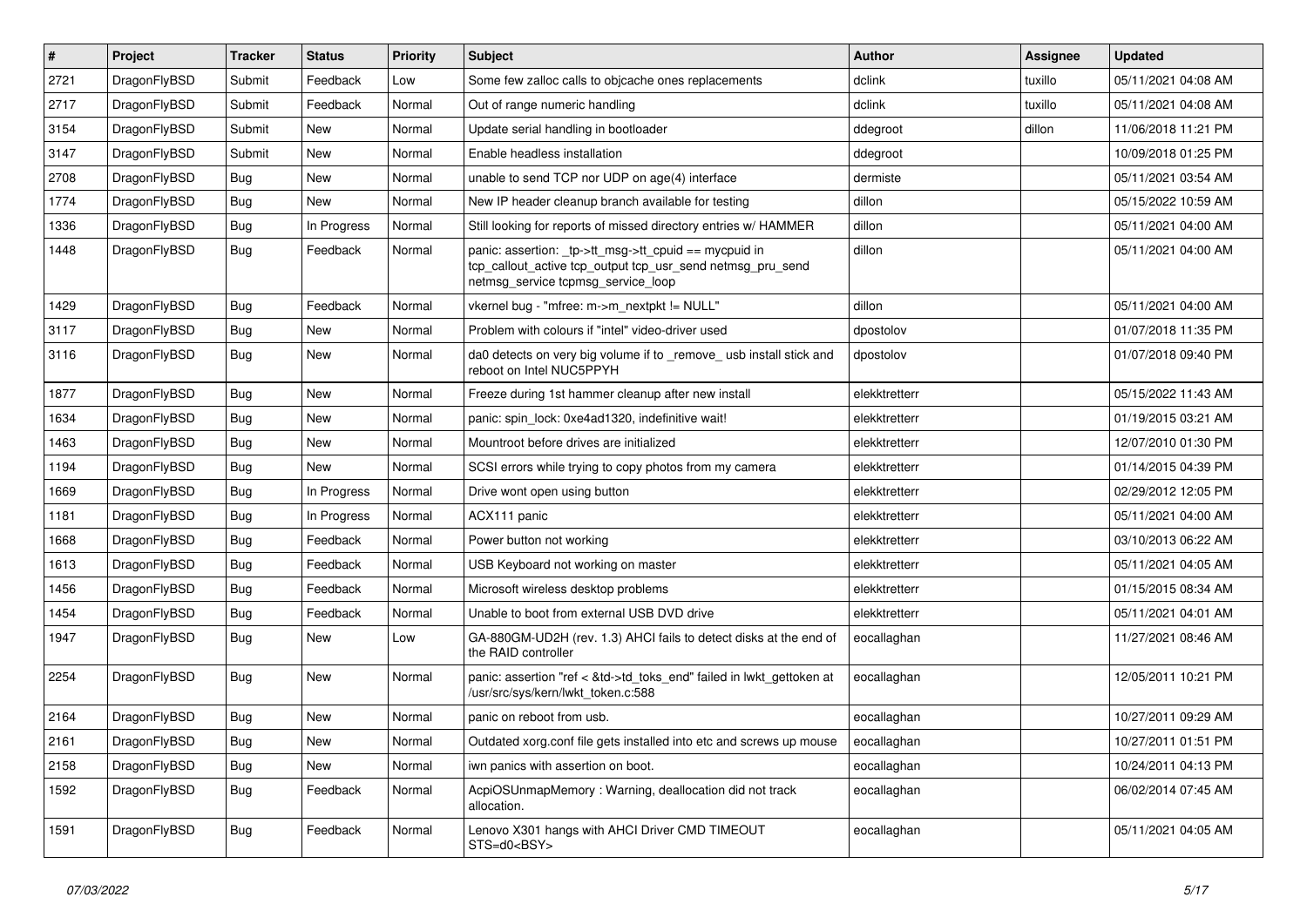| $\pmb{\#}$ | Project      | <b>Tracker</b> | <b>Status</b> | <b>Priority</b> | Subject                                                                                 | <b>Author</b> | <b>Assignee</b> | <b>Updated</b>      |
|------------|--------------|----------------|---------------|-----------------|-----------------------------------------------------------------------------------------|---------------|-----------------|---------------------|
| 1831       | DragonFlyBSD | Bug            | Feedback      | High            | HAMMER "malloc limit exceeded" panic                                                    | eocallaghan   | dillon          | 06/04/2022 04:38 AM |
| 2544       | DragonFlyBSD | Bug            | New           | Normal          | live DVD system boot (menu option 1) caused db> prompt on<br>PE1950                     | estrabd       |                 | 05/11/2021 03:54 AM |
| 3276       | DragonFlyBSD | Submit         | New           | Normal          | Add option controlling whether gpt expand expands the last partition<br>(needs testing) | falsifian     |                 | 07/10/2021 03:35 AM |
| 2075       | DragonFlyBSD | <b>Bug</b>     | New           | Normal          | pflogd on x86_64                                                                        | fanch         |                 | 05/16/2011 04:04 PM |
| 2569       | DragonFlyBSD | Bug            | <b>New</b>    | Normal          | ctime NFS                                                                               | ferney        |                 | 08/11/2013 04:35 AM |
| 2657       | DragonFlyBSD | Bug            | New           | High            | Needs acl to migrate our servers                                                        | ferney        |                 | 03/31/2014 11:37 AM |
| 1672       | DragonFlyBSD | Bug            | Feedback      | Normal          | panic (trap 12) around btree_search() in 2.4.1-RELEASE                                  | floid         |                 | 01/19/2015 03:36 AM |
| 979        | DragonFlyBSD | Bug            | Feedback      | Normal          | Failure-prone USB mass storage (SB600? msdosfs? CAM?)                                   | floid         |                 | 01/15/2015 08:38 AM |
| 846        | DragonFlyBSD | <b>Bug</b>     | Feedback      | Normal          | USB bugs:usb mouse can't used!                                                          | frankning     |                 | 01/15/2015 08:36 AM |
| 1899       | DragonFlyBSD | Bug            | <b>New</b>    | Normal          | Keyboard doesn't work                                                                   | fransm        |                 | 05/15/2022 03:32 PM |
| 2403       | DragonFlyBSD | <b>Bug</b>     | New           | Low             | newfs -E doesn't handle /dev/serno device names properly                                | ftigeot       |                 | 08/17/2012 05:07 AM |
| 2803       | DragonFlyBSD | <b>Bug</b>     | New           | Normal          | HAMMER: Warning: UNDO area too small!                                                   | ftigeot       |                 | 03/11/2015 03:42 PM |
| 2674       | DragonFlyBSD | Bug            | <b>New</b>    | Normal          | <b>GPT Support</b>                                                                      | ftigeot       |                 | 12/28/2015 02:54 PM |
| 2619       | DragonFlyBSD | Bug            | New           | Normal          | DragonFly 3.6 can't be installed on a 6TB volume                                        | ftigeot       |                 | 02/23/2014 11:55 PM |
| 2535       | DragonFlyBSD | <b>Bug</b>     | New           | Normal          | Imap processes apparentlt blocked on disk I/O                                           | ftigeot       |                 | 04/02/2013 09:31 AM |
| 2416       | DragonFlyBSD | Bug            | <b>New</b>    | Normal          | ".' entry can be removed on mounted nfs filesystem                                      | ftigeot       | tuxillo         | 06/03/2014 04:40 AM |
| 2122       | DragonFlyBSD | Submit         | New           | Normal          | [Review] Fixes to the VFS layer                                                         | ftigeot       |                 | 05/31/2022 03:25 PM |
| 2051       | DragonFlyBSD | Bug            | <b>New</b>    | Normal          | No ipv6 lan route entry created on 2.10                                                 | ftigeot       |                 | 04/21/2011 10:37 AM |
| 1923       | DragonFlyBSD | Bug            | New           | Normal          | Abysmal NFS performance with IPv6                                                       | ftigeot       |                 | 12/05/2010 09:34 PM |
| 1826       | DragonFlyBSD | <b>Bug</b>     | New           | Normal          | panic during boot: assertion so->so_port  in tcp_input                                  | ftigeot       |                 | 05/15/2022 11:05 AM |
| 1818       | DragonFlyBSD | Bug            | New           | Normal          | panic: Bad tailq NEXT (kqueue issue ?)                                                  | ftigeot       |                 | 05/15/2022 11:40 AM |
| 2819       | DragonFlyBSD | <b>Bug</b>     | In Progress   | Normal          | Random micro system freezes after a week of uptime                                      | ftigeot       | dillon          | 08/16/2015 08:46 PM |
| 2037       | DragonFlyBSD | Bug            | Feedback      | Normal          | Panic Bad link elm while building packages                                              | ftigeot       | dillon          | 04/21/2011 07:20 AM |
| 1593       | DragonFlyBSD | Bug            | Feedback      | Normal          | panic: assertion: ccb == ap->ap_err_ccb in ahci_put_err_ccb                             | ftigeot       | ftigeot         | 05/15/2022 05:09 AM |
| 2577       | DragonFlyBSD | Bug            | <b>New</b>    | Normal          | virtio-blk iops performance is cpu limited on high end devices                          | gjs278        | vsrinivas       | 08/01/2013 02:28 PM |
| 3165       | DragonFlyBSD | Bug            | <b>New</b>    | Normal          | Looping at boot time                                                                    | gop           |                 | 12/28/2018 01:04 PM |
| 2095       | DragonFlyBSD | Bug            | New           | Low             | Running installer post-install: Unsupported DFUI transport "                            | greenrd       |                 | 06/26/2011 09:20 AM |
| 2094       | DragonFlyBSD | <b>Bug</b>     | New           | Normal          | Segfault when gdb printing backtrace from core dump                                     | greenrd       |                 | 06/25/2011 04:14 PM |
| 1532       | DragonFlyBSD | Bug            | New           | Low             | jemalloc doesn't work on DragonFly                                                      | hasso         | sjg             | 08/02/2011 01:14 AM |
| 1313       | DragonFlyBSD | Bug            | New           | Low             | Signal code in kernel needs major overhaul (signal queues,<br>si_code, si_addr)         | hasso         |                 | 05/11/2021 04:00 AM |
| 1525       | DragonFlyBSD | <b>Bug</b>     | New           | Normal          | boehm-gc problems                                                                       | hasso         |                 | 10/13/2012 07:13 PM |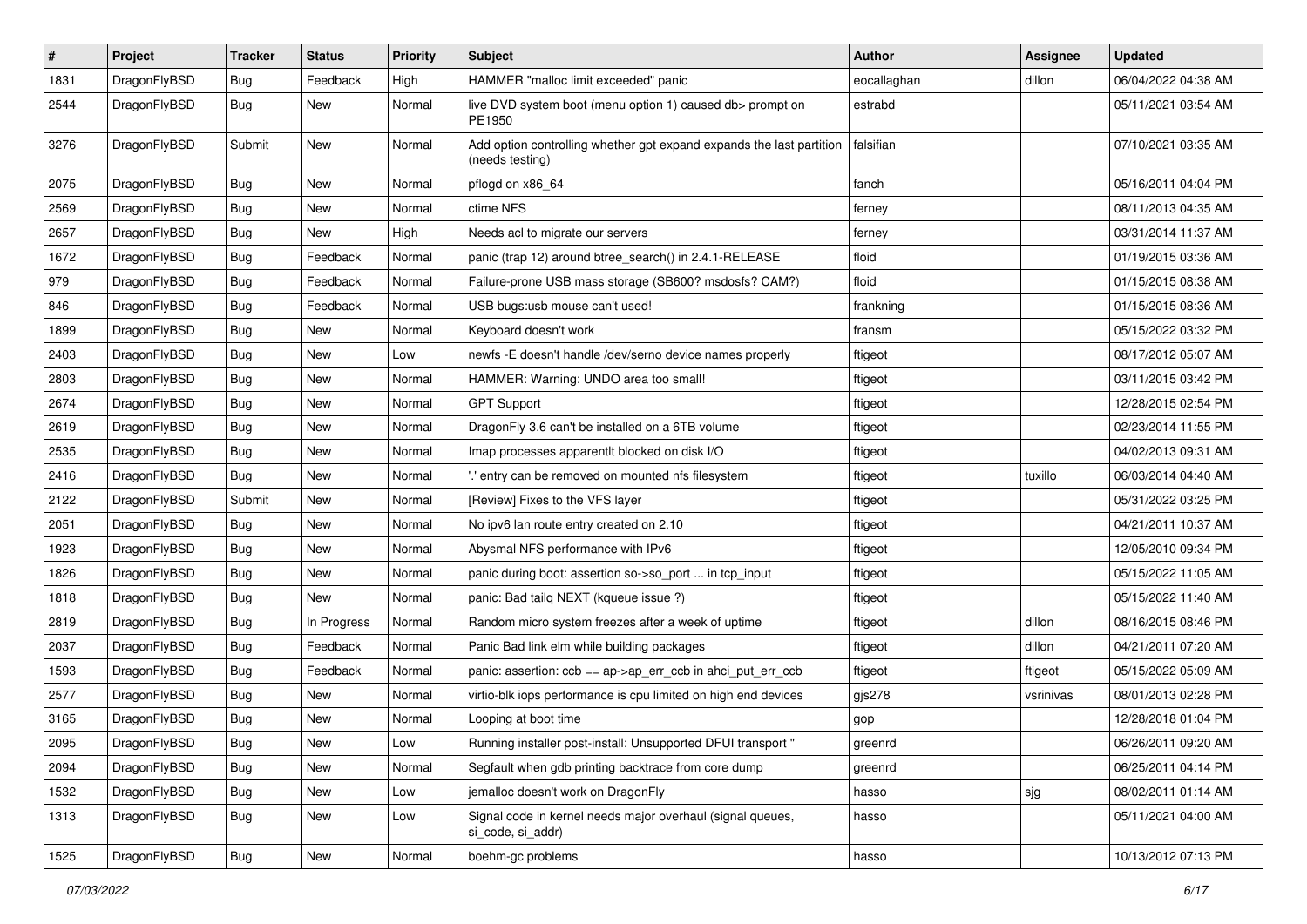| #    | Project      | <b>Tracker</b> | <b>Status</b> | <b>Priority</b> | Subject                                                                                    | Author          | <b>Assignee</b> | <b>Updated</b>      |
|------|--------------|----------------|---------------|-----------------|--------------------------------------------------------------------------------------------|-----------------|-----------------|---------------------|
| 1430 | DragonFlyBSD | Bug            | New           | Normal          | Buggy w(1)?                                                                                | hasso           | alexh           | 11/24/2010 08:09 AM |
| 1502 | DragonFlyBSD | Bug            | In Progress   | Normal          | Lock while deleting files from nohistory HAMMER directories                                | hasso           |                 | 03/10/2013 04:28 AM |
| 884  | DragonFlyBSD | <b>Bug</b>     | In Progress   | High            | Performance/memory problems under filesystem IO load                                       | hasso           |                 | 05/11/2021 03:50 AM |
| 1428 | DragonFlyBSD | <b>Bug</b>     | Feedback      | Low             | POSIX.1e implementation is too old                                                         | hasso           | tuxillo         | 05/11/2021 04:00 AM |
| 1563 | DragonFlyBSD | Bug            | Feedback      | Normal          | reset(1) doesn't reset terminal to the defaults                                            | hasso           |                 | 03/10/2013 04:17 AM |
| 1486 | DragonFlyBSD | <b>Bug</b>     | Feedback      | Normal          | Interrupt storm related to SATA DVD device                                                 | hasso           |                 | 05/11/2021 04:01 AM |
| 1411 | DragonFlyBSD | Bug            | Feedback      | Normal          | Burning doesn't work with ahci(4)                                                          | hasso           | dillon          | 05/11/2021 04:00 AM |
| 2680 | DragonFlyBSD | <b>Bug</b>     | New           | Low             | boot0cfg update makes box unbootable                                                       | herrgard        |                 | 06/10/2014 06:02 AM |
| 1982 | DragonFlyBSD | <b>Bug</b>     | New           | Low             | There is no linuxulator on x86-64                                                          | herrgard        |                 | 05/31/2022 02:25 PM |
| 2125 | DragonFlyBSD | Bug            | <b>New</b>    | Normal          | Weird garbage in dmesg                                                                     | herrgard        |                 | 08/30/2011 08:04 PM |
| 2045 | DragonFlyBSD | <b>Bug</b>     | New           | Normal          | ral(4): Fatal trap 12: page fault while in kernel mode (two panics)                        | herrgard        |                 | 11/03/2011 05:34 PM |
| 3206 | DragonFlyBSD | Submit         | <b>New</b>    | Normal          | update psm/kbd to FreeBSD 12.0 code                                                        | htse            |                 | 10/05/2019 03:49 PM |
| 3201 | DragonFlyBSD | Submit         | New           | Normal          | Fixes make search display                                                                  | htse            |                 | 08/20/2021 04:02 PM |
| 3189 | DragonFlyBSD | <b>Bug</b>     | New           | Normal          | Allow DragonFly Mail Agent to accept an alternate config via<br>command line switch        | iang            |                 | 08/16/2021 12:42 AM |
| 3029 | DragonFlyBSD | Bug            | <b>New</b>    | Normal          | Running DflyBSD 4.8 on FreeBSD bhyve as a guest                                            | iron            |                 | 05/13/2022 04:33 AM |
| 2746 | DragonFlyBSD | <b>Bug</b>     | New           | Normal          | some fraction of xterms started from the xmonad window manager<br>get killed with SIGALRM  | isenmann        | profmakx        | 12/28/2014 02:51 AM |
| 2604 | DragonFlyBSD | Bug            | New           | Normal          | dell laptop does not boot with LATEST                                                      | isenmann        |                 | 11/20/2013 02:07 AM |
| 2825 | DragonFlyBSD | <b>Bug</b>     | New           | High            | 3x dhclient = hanging system (objcache exhausted)                                          | jaccovonb       | sepherosa       | 05/11/2021 03:55 AM |
| 3134 | DragonFlyBSD | <b>Bug</b>     | <b>New</b>    | Normal          | RFC 3021 (/31 networks) appear to be unsupported                                           | jailbird        |                 | 05/16/2018 11:03 PM |
| 2369 | DragonFlyBSD | <b>Bug</b>     | <b>New</b>    | Normal          | panic: Bad link elm 0xffffffe07edf6068 next->prev != elm                                   | jaydg           |                 | 08/15/2012 03:04 AM |
| 2308 | DragonFlyBSD | Bug            | New           | Normal          | System freeze when unloading snd_hda                                                       | jaydg           |                 | 02/19/2012 07:15 AM |
| 2353 | DragonFlyBSD | <b>Bug</b>     | In Progress   | Normal          | panic: assertion "gd->gd_spinlocks_wr == 0" failed in<br>bsd4_schedulerclock               | jaydg           | alexh           | 11/28/2012 01:57 AM |
| 2731 | DragonFlyBSD | <b>Bug</b>     | In Progress   | Normal          | Screen full of random colors when starting Xorg with Intel Haswell<br>HD Graphics P4600    | ikatzmaier      |                 | 11/12/2014 04:08 PM |
| 3089 | DragonFlyBSD | Bug            | In Progress   | Normal          | vtnet(4) - disable TCP checksum offload by default                                         | jlane           | vadaszi         | 05/11/2021 04:14 AM |
| 2890 | DragonFlyBSD | Bug            | New           | Normal          | not able to boot usb installer on Toshiba Chromebook 2                                     | johnnywhishbone |                 | 02/22/2016 03:42 AM |
| 2712 | DragonFlyBSD | <b>Bug</b>     | New           | Normal          | connect(2) returns EINVAL when retrying after ECONNREFUSED                                 | jorisgio        |                 | 08/14/2014 05:31 PM |
| 2391 | DragonFlyBSD | <b>Bug</b>     | In Progress   | Normal          | System lock with ahci and acpi enabled on ATI RS690 chipset with<br>SMB600 sata controller | jorisgio        | vadaszi         | 06/03/2015 03:51 PM |
| 2568 | DragonFlyBSD | <b>Bug</b>     | New           | Normal          | AHCI panic                                                                                 | josepht         |                 | 06/07/2013 05:52 PM |
| 2013 | DragonFlyBSD | <b>Bug</b>     | In Progress   | Normal          | oversized DMA request loop                                                                 | josepht         |                 | 05/11/2021 04:06 AM |
| 1745 | DragonFlyBSD | <b>Bug</b>     | Feedback      | Normal          | kmalloc panic                                                                              | josepht         |                 | 05/11/2021 04:05 AM |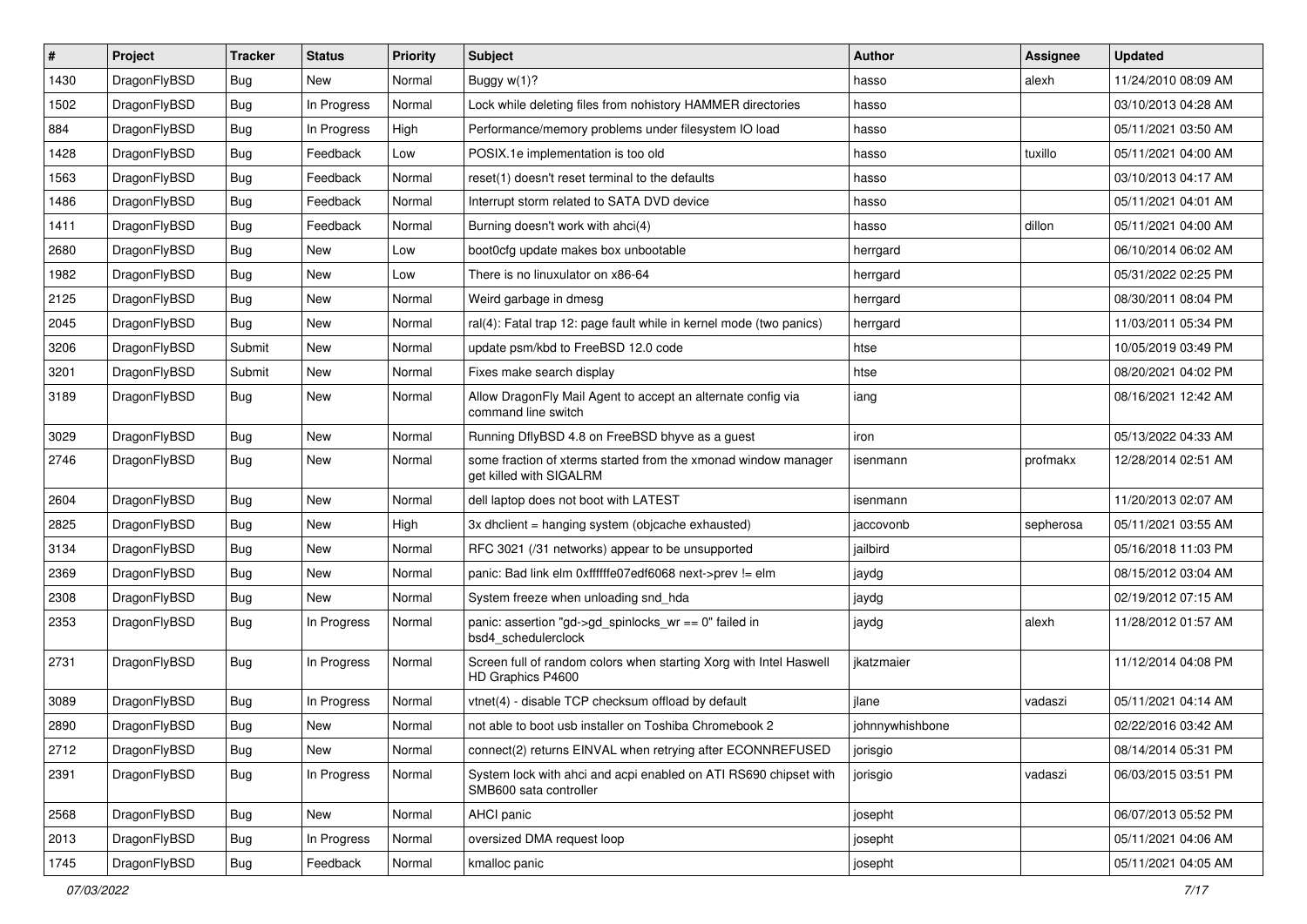| $\vert$ # | Project      | <b>Tracker</b> | <b>Status</b> | <b>Priority</b> | Subject                                                                                                    | Author        | Assignee  | <b>Updated</b>      |
|-----------|--------------|----------------|---------------|-----------------|------------------------------------------------------------------------------------------------------------|---------------|-----------|---------------------|
| 1330      | DragonFlyBSD | Bug            | Feedback      | Normal          | Hammer, usb disk, SYNCHRONIZE CACHE failure                                                                | josepht       |           | 06/02/2014 04:56 AM |
| 1717      | DragonFlyBSD | <b>Bug</b>     | Feedback      | Normal          | HAMMER panic in hammer_cursor_down()                                                                       | josepht1      |           | 05/11/2021 04:05 AM |
| 2245      | DragonFlyBSD | <b>Bug</b>     | New           | Normal          | panic: assertion "ref < &td->td_toks_end" failed in lwkt_gettoken at<br>/usr/src/sys/kern/lwkt_token.c:588 | juanfra684    |           | 11/22/2011 07:41 PM |
| 2153      | DragonFlyBSD | <b>Bug</b>     | <b>New</b>    | Normal          | Too many unuseful warnings at boot                                                                         | juanfra684    |           | 10/18/2011 10:16 PM |
| 3228      | DragonFlyBSD | <b>Bug</b>     | New           | Low             | pfi kif unref: state refcount $\leq$ 0 in dmesg                                                            | justin        |           | 03/05/2021 06:39 AM |
| 2444      | DragonFlyBSD | Bug            | <b>New</b>    | Normal          | Crash during Hammer overnight cleanup                                                                      | justin        |           | 11/04/2012 07:58 AM |
| 385       | DragonFlyBSD | <b>Bug</b>     | Feedback      | Low             | Mail archive address removal                                                                               | justin        | justin    | 03/09/2013 11:24 AM |
| 2090      | DragonFlyBSD | <b>Bug</b>     | Feedback      | Normal          | snd_hda does not support headphone automute                                                                | justin        |           | 03/29/2012 08:03 PM |
| 2645      | DragonFlyBSD | <b>Bug</b>     | New           | Normal          | panic with dsched fq and ioprio                                                                            | jyoung15      |           | 02/20/2014 07:29 AM |
| 1727      | DragonFlyBSD | Bug            | Feedback      | Normal          | CD boot panic (2.6.1) (usb?)                                                                               | kiril         |           | 05/15/2022 05:10 AM |
| 2529      | DragonFlyBSD | Bug            | <b>New</b>    | Low             | Sundance network adapter is not detected and attached                                                      | kworr         |           | 03/25/2013 02:29 AM |
| 1939      | DragonFlyBSD | <b>Bug</b>     | New           | Normal          | Panic on nightly build and stress test box                                                                 | lentferj      |           | 12/18/2010 08:41 AM |
| 1916      | DragonFlyBSD | Bug            | New           | Normal          | Constant crashes on x86_64 with UFS                                                                        | lentferj      |           | 11/21/2010 07:40 PM |
| 2421      | DragonFlyBSD | <b>Bug</b>     | New           | High            | Kernel panic: vm_fault: page 0xc0f70000 not busy!                                                          | lentferj      |           | 10/03/2012 08:16 AM |
| 2288      | DragonFlyBSD | <b>Bug</b>     | Feedback      | Normal          | Random IO performance loss introduced since January 1st                                                    | lentferj      |           | 01/23/2013 04:21 PM |
| 2892      | DragonFlyBSD | Bug            | New           | Normal          | swap_pager:indefinite wait bufferf error                                                                   | <b>Ihmwzy</b> |           | 02/21/2016 10:32 PM |
| 2917      | DragonFlyBSD | Bug            | New           | Normal          | da8: reading primary partition table: error accessing offset<br>000000000000 for 512                       | liweitianux   |           | 05/11/2021 08:43 PM |
| 3310      | DragonFlyBSD | Bug            | In Progress   | Normal          | NVMM+QEMU fail to boot with UEFI: Mem Assist Failed<br>[gpa=0xfffffff0]                                    | liweitianux   |           | 01/11/2022 03:22 PM |
| 3028      | DragonFlyBSD | <b>Bug</b>     | In Progress   | Normal          | installer: confusion of set/get disk encryption passphrase dialogs                                         | liweitianux   | tuxillo   | 06/03/2022 05:13 PM |
| 2565      | DragonFlyBSD | <b>Bug</b>     | <b>New</b>    | Normal          | "ifconfig ix0 up" panic                                                                                    | Itpig402a     |           | 06/03/2013 05:46 AM |
| 2434      | DragonFlyBSD | <b>Bug</b>     | New           | Normal          | BTX Halted - Boot fails on USB/GUI                                                                         | lucmv         |           | 10/17/2012 08:12 PM |
| 2808      | DragonFlyBSD | Bug            | <b>New</b>    | Normal          | X freeze by switching between X and VT - results in black screen                                           | lukesky333    |           | 05/11/2021 03:55 AM |
| 2531      | DragonFlyBSD | Bug            | <b>New</b>    | Normal          | camcontrol fails to disable APM                                                                            | m.lombardi85  |           | 03/23/2013 12:28 PM |
| 2370      | DragonFlyBSD | <b>Bug</b>     | New           | Normal          | panic: ffs_valloc: dup alloc                                                                               | marino        | vsrinivas | 02/01/2013 09:28 AM |
| 2167      | DragonFlyBSD | Bug            | <b>New</b>    | Normal          | shutdown/reboot fails after uptime msg                                                                     | marino        |           | 11/28/2011 03:01 AM |
| 2092      | DragonFlyBSD | Bug            | New           | Normal          | Panic: Bad link elm $0x$ next->prev $!=$ elm                                                               | masterblaster | dillon    | 12/04/2011 12:49 PM |
| 3035      | DragonFlyBSD | Bug            | New           | Normal          | panic: assertion "cpu >= 0 && cpu < ncpus" failed in netisr_cpuport<br>at /usr/src/sys/net/netisr2.h:87    | masu          |           | 05/11/2017 01:24 AM |
| 2809      | DragonFlyBSD | <b>Bug</b>     | New           | Normal          | hammer mirror-stream                                                                                       | masu          |           | 04/10/2015 12:33 AM |
| 1860      | DragonFlyBSD | <b>Bug</b>     | Feedback      | Normal          | Panic while creating UFS fs on vn(4) for initrd                                                            | matthias      |           | 02/29/2012 07:16 AM |
| 2067      | DragonFlyBSD | <b>Bug</b>     | New           | Normal          | sound/pcm: "play interrupt timeout, channel dead"                                                          | matthiasr     |           | 05/11/2021 03:55 AM |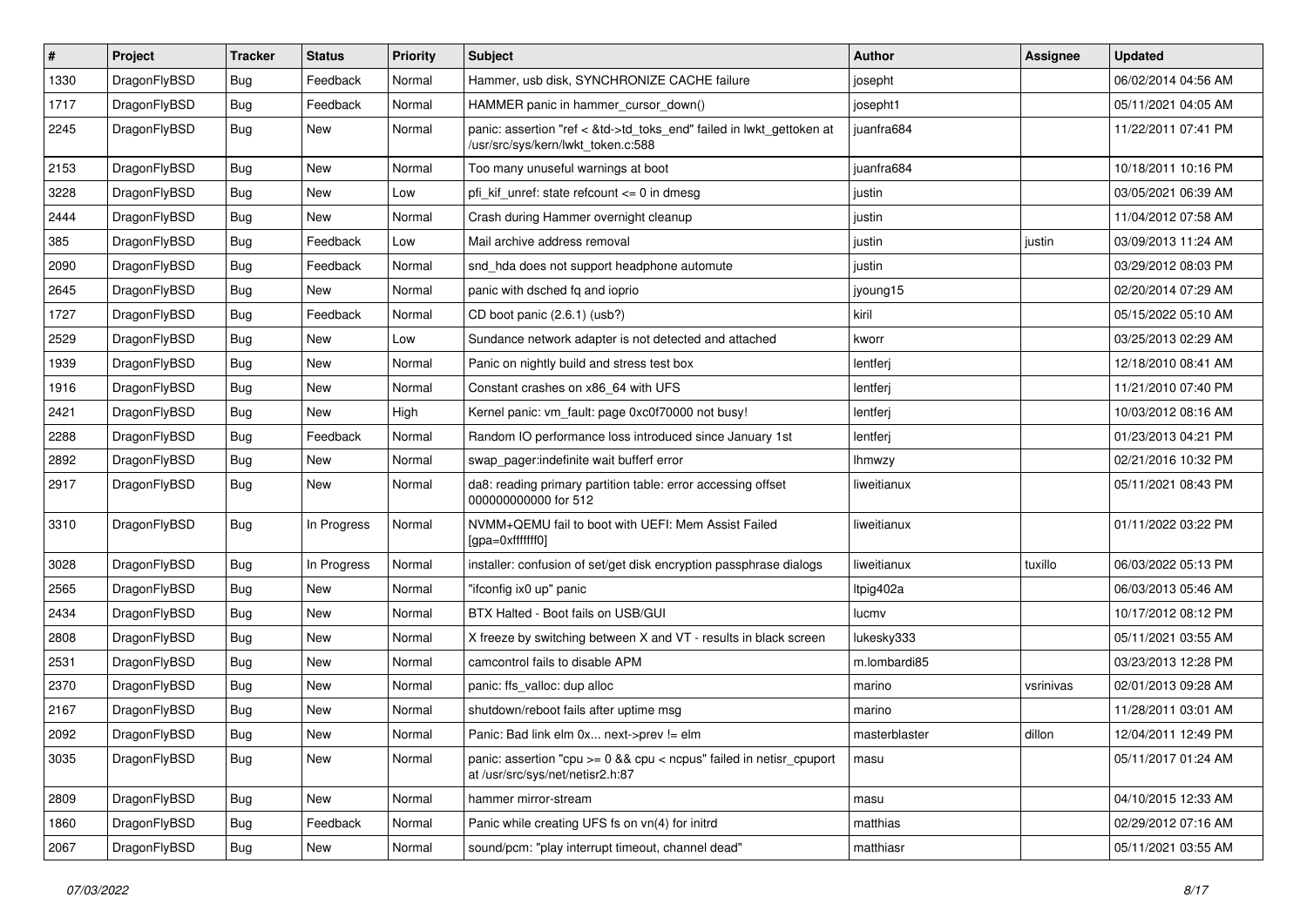| $\pmb{\#}$ | Project      | <b>Tracker</b> | <b>Status</b> | <b>Priority</b> | Subject                                                                                                            | <b>Author</b>          | Assignee  | <b>Updated</b>      |
|------------|--------------|----------------|---------------|-----------------|--------------------------------------------------------------------------------------------------------------------|------------------------|-----------|---------------------|
| 2598       | DragonFlyBSD | Bug            | New           | Normal          | i386 via USB Booting                                                                                               | mbzadegan              |           | 10/21/2013 02:28 AM |
| 2644       | DragonFlyBSD | Bug            | Feedback      | Normal          | 3.6.0-REL trap 9 on boot                                                                                           | memmerto               |           | 11/27/2021 08:08 AM |
| 1293       | DragonFlyBSD | Bug            | New           | Normal          | 2.2.1-REL Installer Request                                                                                        | mk                     | tuxillo   | 05/11/2021 04:00 AM |
| 3235       | DragonFlyBSD | Bug            | <b>New</b>    | Normal          | Kernel panic in devfs_vnops.c                                                                                      | mneumann               |           | 04/28/2020 07:00 AM |
| 3222       | DragonFlyBSD | Bug            | <b>New</b>    | Normal          | gcc - undefined reference to '__atomic_load' (missing libatomic?)                                                  | mneumann               |           | 02/08/2020 02:45 AM |
| 2972       | DragonFlyBSD | Bug            | New           | Normal          | ipfw3 "deny to me" does not work correctly                                                                         | mneumann               |           | 12/27/2016 12:11 PM |
| 2881       | DragonFlyBSD | Bug            | <b>New</b>    | Normal          | Pulseaudio hangs/resets system when starting X11                                                                   | mneumann               |           | 01/09/2016 03:08 AM |
| 2788       | DragonFlyBSD | Bug            | New           | Normal          | ioctl GSLICEINFO: Not working for vnode slice                                                                      | mneumann               |           | 02/12/2015 07:49 AM |
| 3317       | DragonFlyBSD | Bug            | In Progress   | Normal          | Network vtnet0 not working on Hetzner cloud                                                                        | mneumann               |           | 06/18/2022 03:55 AM |
| 3111       | DragonFlyBSD | Bug            | In Progress   | High            | Mouse lags every second heavily under X11                                                                          | mneumann               |           | 12/12/2017 09:46 PM |
| 3218       | DragonFlyBSD | <b>Bug</b>     | New           | Normal          | Kernel panics are not sent to comconsole when booted over EFI                                                      | mqudsi                 |           | 12/02/2019 08:52 PM |
| 168        | DragonFlyBSD | Bug            | In Progress   | Normal          | Livelocked limit engaged while trying to setup IPW wireless                                                        | mschacht               | sepherosa | 05/11/2021 04:05 AM |
| 1144       | DragonFlyBSD | Bug            | Feedback      | Normal          | Incorrect clock under KVM                                                                                          | msylvan                |           | 03/09/2013 01:17 PM |
| 679        | DragonFlyBSD | Bug            | <b>New</b>    | Low             | Netgraph backward compatibility for old *LEN constants                                                             | nant                   | nant      | 02/18/2014 05:45 AM |
| 2104       | DragonFlyBSD | Bug            | <b>New</b>    | Normal          | network configuration seg. fault on install CD                                                                     | navratil               |           | 07/26/2011 07:55 AM |
| 2958       | DragonFlyBSD | Bug            | Feedback      | Normal          | Hammer FS dies during pruning after massive write load                                                             | neilb                  |           | 10/11/2016 04:20 AM |
| 2957       | DragonFlyBSD | Bug            | Feedback      | Normal          | swapoff -a followed by swapon -a doesn't give your swap back                                                       | neilb                  |           | 10/09/2016 04:17 AM |
| 2098       | DragonFlyBSD | Submit         | New           | Normal          | [PATCH] correct ath man page example<br>(/usr/src/share/man/man4/ath.4)                                            | nobody                 |           | 11/15/2011 12:27 AM |
| 3215       | DragonFlyBSD | Bug            | <b>New</b>    | Normal          | Hang in tcdrain(3) after write(3)                                                                                  | noloader               |           | 11/25/2019 03:08 PM |
| 2622       | DragonFlyBSD | Bug            | New           | Normal          | VAIO FIT15E fn keys support                                                                                        | nonsolosoft            |           | 12/31/2013 01:31 AM |
| 2621       | DragonFlyBSD | Bug            | New           | Normal          | core dump using cdrom                                                                                              | nonsolosoft            |           | 12/27/2013 12:43 AM |
| 2412       | DragonFlyBSD | Bug            | New           | Normal          | wlan0 fails to get address via dhclient                                                                            | nonsolosoft            |           | 08/30/2012 05:55 AM |
| 2182       | DragonFlyBSD | Bug            | <b>New</b>    | Normal          | if_msk PHY FIFO underrun/overflow                                                                                  | nonsolosoft            |           | 09/03/2012 06:39 AM |
| 1193       | DragonFlyBSD | <b>Bug</b>     | <b>New</b>    | Normal          | kernel doesn't recognize cdrom drive                                                                               | nonsolosoft            |           | 01/25/2014 09:11 PM |
| 3052       | DragonFlyBSD | Bug            | New           | Normal          | panic DragonFly v4.8.1-RELEASE by mounting a malformed NTFS<br>image [64.000]                                      | open.source@ribose.com |           | 08/14/2017 03:22 AM |
| 3051       | DragonFlyBSD | Bug            | <b>New</b>    | Normal          | panic DragonFly v4.8.1-RELEASE by mounting a malformed NTFS<br>image [12.000]                                      | open.source@ribose.com |           | 08/14/2017 03:20 AM |
| 3049       | DragonFlyBSD | Bug            | New           | Normal          | panic DragonFly v4.8.1-RELEASE by mounting a malformed<br>msdosfs image [12.128]                                   | open.source@ribose.com |           | 08/14/2017 02:53 AM |
| 2802       | DragonFlyBSD | Bug            | New           | Normal          | USB Wifi urtwn0 crash from cd boot                                                                                 | opvalues               |           | 03/10/2015 01:07 AM |
| 2799       | DragonFlyBSD | Bug            | New           | Normal          | Fatal trap 12 caused by moused(8) -p /dev/cual0                                                                    | opvalues               |           | 03/04/2015 11:01 PM |
| 3152       | DragonFlyBSD | Bug            | Feedback      | Normal          | Console's size in ttyv0 and single user mode is sticking to 80x25,<br>while ttyv1 can make use of the whole screen | overtime               |           | 02/24/2019 01:08 AM |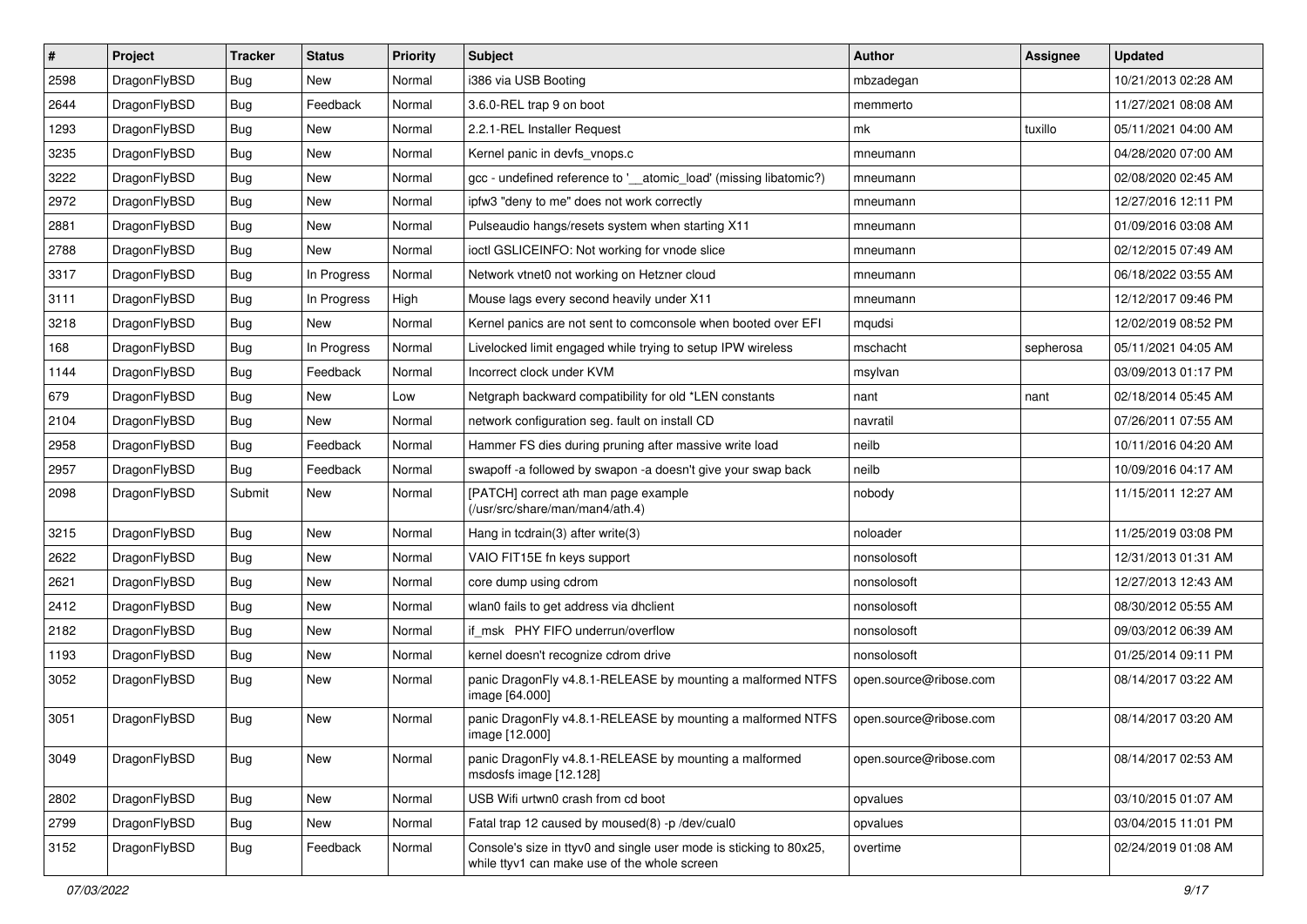| $\sharp$ | Project      | <b>Tracker</b> | <b>Status</b> | <b>Priority</b> | Subject                                                                                                        | Author   | Assignee | <b>Updated</b>      |
|----------|--------------|----------------|---------------|-----------------|----------------------------------------------------------------------------------------------------------------|----------|----------|---------------------|
| 3107     | DragonFlyBSD | <b>Bug</b>     | <b>New</b>    | Low             | ACPI interrupt storm when loading i915 on Lenovo T460                                                          | oyvinht  |          | 07/15/2020 07:01 AM |
| 2874     | DragonFlyBSD | Bug            | <b>New</b>    | Normal          | make world DESTDIR=/emptydir fails                                                                             | pascii   |          | 12/25/2015 07:04 AM |
| 2117     | DragonFlyBSD | <b>Bug</b>     | <b>New</b>    | High            | ACPI and/or bce(4) problem with 2.11.0.673.g0d557 on HP DL380<br>G6                                            | pauska   |          | 08/22/2011 10:15 AM |
| 2898     | DragonFlyBSD | Bug            | <b>New</b>    | Normal          | <b>HAMMER</b> panic                                                                                            | pavalos  |          | 11/03/2018 07:05 AM |
| 2526     | DragonFlyBSD | <b>Bug</b>     | <b>New</b>    | Normal          | hammer cleanup doesn't run on first day of DST                                                                 | pavalos  |          | 10/18/2016 05:28 PM |
| 2248     | DragonFlyBSD | <b>Bug</b>     | <b>New</b>    | Normal          | sysctl panic                                                                                                   | pavalos  |          | 11/23/2011 06:23 PM |
| 2199     | DragonFlyBSD | <b>Bug</b>     | <b>New</b>    | Normal          | screen segfaults if utmpx isn't present                                                                        | pavalos  |          | 11/15/2011 10:52 PM |
| 2099     | DragonFlyBSD | <b>Bug</b>     | New           | Normal          | page fault panic in vm system                                                                                  | pavalos  |          | 07/10/2011 08:51 AM |
| 2048     | DragonFlyBSD | Bug            | <b>New</b>    | Normal          | panic: ffs_sync: rofs mod                                                                                      | pavalos  |          | 04/12/2011 05:45 AM |
| 2008     | DragonFlyBSD | <b>Bug</b>     | New           | Normal          | lwkt_setcpu_remote: td->td_flags 00800621 console flood                                                        | pavalos  |          | 03/06/2011 09:37 PM |
| 1969     | DragonFlyBSD | Bug            | New           | Normal          | pf-related network problem                                                                                     | pavalos  | lentferj | 02/01/2011 06:57 PM |
| 1949     | DragonFlyBSD | <b>Bug</b>     | <b>New</b>    | Normal          | iwn panic                                                                                                      | pavalos  |          | 01/30/2011 03:21 AM |
| 1946     | DragonFlyBSD | <b>Bug</b>     | New           | Normal          | ieee80211 panic                                                                                                | pavalos  | josepht  | 01/27/2011 06:00 PM |
| 1769     | DragonFlyBSD | Bug            | New           | Normal          | panic: assertion: _tp->tt_msg->tt_cpuid == mycpuid in<br>tcp callout active                                    | pavalos  | sjg      | 05/15/2022 11:07 AM |
| 599      | DragonFlyBSD | Bug            | <b>New</b>    | Urgent          | 1.9.0 reproducable panic                                                                                       | pavalos  |          | 12/22/2010 01:08 AM |
| 3226     | DragonFlyBSD | Bug            | <b>New</b>    | Normal          | Xorg freezes in vm: thread stuck in "objtrm1"                                                                  | peeter   |          | 04/08/2020 02:10 AM |
| 2970     | DragonFlyBSD | <b>Bug</b>     | New           | Normal          | kernel 4.7: "Is -I" causes panic on UDF filesystem: "bgetvp -<br>overlapping buffer"                           | peeter   |          | 12/21/2016 02:46 AM |
| 1943     | DragonFlyBSD | Bug            | <b>New</b>    | Normal          | hammer assertion panic                                                                                         | peter    |          | 12/27/2010 12:45 AM |
| 1990     | DragonFlyBSD | <b>Bug</b>     | <b>New</b>    | Normal          | /mnt too large to mount                                                                                        | peur.neu |          | 02/16/2011 11:24 PM |
| 1951     | DragonFlyBSD | Bug            | <b>New</b>    | Normal          | dma timeouts at phyaddr on a good hdd                                                                          | peur.neu |          | 01/04/2011 07:12 AM |
| 2552     | DragonFlyBSD | <b>Bug</b>     | New           | Low             | hammer recovery should indicate progress                                                                       | phma     |          | 05/03/2013 12:13 AM |
| 3247     | DragonFlyBSD | <b>Bug</b>     | New           | Normal          | Kernel panic doing nothing much                                                                                | phma     |          | 09/12/2020 11:40 PM |
| 2816     | DragonFlyBSD | <b>Bug</b>     | <b>New</b>    | Normal          | A multitasking process being debugged can get stuck                                                            | phma     |          | 05/19/2015 03:57 AM |
| 2611     | DragonFlyBSD | <b>Bug</b>     | New           | Normal          | Change in IP address results in network not working                                                            | phma     |          | 12/05/2013 07:55 PM |
| 2557     | DragonFlyBSD | <b>Bug</b>     | <b>New</b>    | Normal          | stock 3.4.1 kernel halts during booting if dm and dm_target_crypt<br>are loaded and RAID controller is present | phma     |          | 05/12/2013 10:38 PM |
| 2389     | DragonFlyBSD | <b>Bug</b>     | New           | Normal          | computer crashed while listing processes                                                                       | phma     |          | 06/18/2012 02:49 PM |
| 2387     | DragonFlyBSD | <b>Bug</b>     | New           | Normal          | hammer ignores -t during dedup                                                                                 | phma     |          | 06/17/2012 12:30 PM |
| 2331     | DragonFlyBSD | <b>Bug</b>     | New           | Normal          | reading mouse mode from unopen file descriptor hangs mouse<br>driver                                           | phma     |          | 03/14/2012 09:43 AM |
| 2311     | DragonFlyBSD | <b>Bug</b>     | New           | Normal          | Xorg crash having something to do with drm                                                                     | phma     |          | 02/22/2012 09:59 AM |
| 2306     | DragonFlyBSD | <b>Bug</b>     | New           | Normal          | a crash starts the kernel debugger in text mode, but just reboots in $X \mid p$ hma                            |          |          | 02/11/2012 08:02 PM |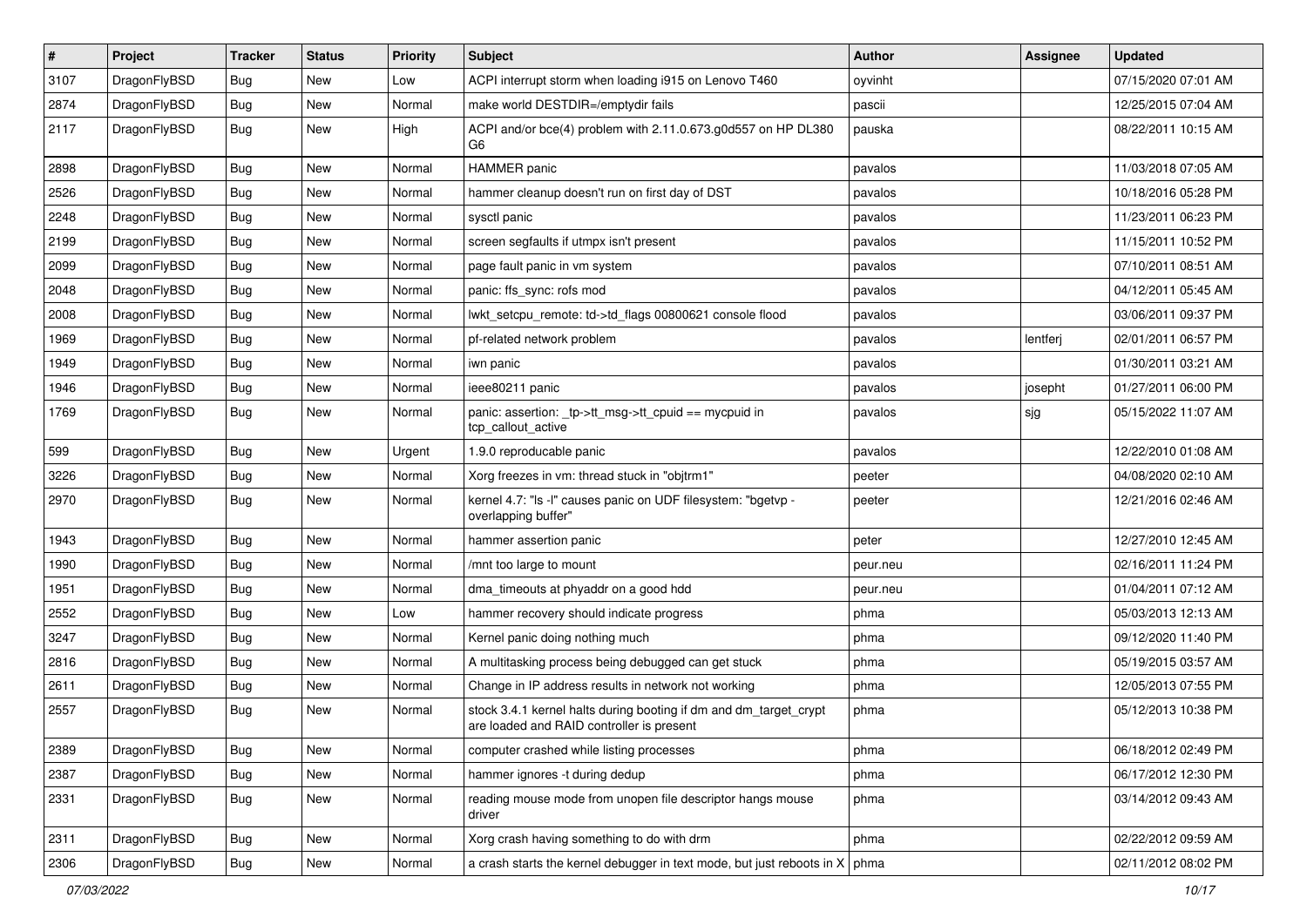| $\vert$ # | Project      | <b>Tracker</b> | <b>Status</b> | <b>Priority</b> | <b>Subject</b>                                                                                                                                                                                    | <b>Author</b> | Assignee | <b>Updated</b>      |
|-----------|--------------|----------------|---------------|-----------------|---------------------------------------------------------------------------------------------------------------------------------------------------------------------------------------------------|---------------|----------|---------------------|
| 1559      | DragonFlyBSD | Bug            | <b>New</b>    | Normal          | kernel trap                                                                                                                                                                                       | phma          |          | 11/27/2021 08:43 AM |
| 2547      | DragonFlyBSD | <b>Bug</b>     | <b>New</b>    | High            | crashed while doing a dry run of pkg rolling-replace                                                                                                                                              | phma          |          | 04/18/2013 10:40 PM |
| 3302      | DragonFlyBSD | Bug            | <b>New</b>    | Normal          | Will not boot on System76 Lemur Pro (lemp10)                                                                                                                                                      | piecuch       |          | 11/03/2021 10:21 AM |
| 3298      | DragonFlyBSD | <b>Bug</b>     | <b>New</b>    | Normal          | Running "w" and having logged in via XDM through VNC, "w" prints<br>an extra error message                                                                                                        | piecuch       |          | 10/25/2021 09:16 AM |
| 3239      | DragonFlyBSD | <b>Bug</b>     | <b>New</b>    | Normal          | unable to SIGKILL glitched emacs                                                                                                                                                                  | piecuch       |          | 05/26/2020 03:30 AM |
| 3238      | DragonFlyBSD | <b>Bug</b>     | <b>New</b>    | Normal          | race conditions when printing from vkernel console                                                                                                                                                | piecuch       |          | 05/19/2020 02:50 PM |
| 2496      | DragonFlyBSD | Bug            | <b>New</b>    | Normal          | NTFS malloc limit exceeded                                                                                                                                                                        | plasmob       | tuxillo  | 02/19/2013 08:47 AM |
| 3245      | DragonFlyBSD | <b>Bug</b>     | <b>New</b>    | Normal          | panic: free: guard1x fail, i915 load from loader.conf                                                                                                                                             | polachok      |          | 08/21/2020 10:36 AM |
| 1101      | DragonFlyBSD | Bug            | Feedback      | Normal          | ohci related panic                                                                                                                                                                                | polachok      |          | 05/11/2021 04:00 AM |
| 1368      | DragonFlyBSD | <b>Bug</b>     | In Progress   | Normal          | suspend signal race?                                                                                                                                                                              | qhwt+dfly     |          | 05/11/2021 03:51 AM |
| 1577      | DragonFlyBSD | <b>Bug</b>     | Feedback      | Normal          | panic: assertion: leaf->base.obj id == ip->obj id in<br>hammer ip delete range                                                                                                                    | qhwt+dfly     |          | 05/11/2021 04:01 AM |
| 1387      | DragonFlyBSD | <b>Bug</b>     | Feedback      | Normal          | zero-size malloc and ps: kvm_getprocs: Bad address                                                                                                                                                | qhwt+dfly     |          | 05/11/2021 04:00 AM |
| 570       | DragonFlyBSD | Bug            | Feedback      | Normal          | 1.8.x: ACPI problems                                                                                                                                                                              | qhwt+dfly     |          | 06/02/2014 03:45 AM |
| 1942      | DragonFlyBSD | <b>Bug</b>     | <b>New</b>    | Normal          | locking against myself in getcacheblk()?                                                                                                                                                          | qhwt.dfly     |          | 05/31/2022 02:15 PM |
| 1917      | DragonFlyBSD | Bug            | New           | Normal          | panic: assertion: (RB EMPTY(&ip->rec tree) && (ip->flags &<br>HAMMER INODE XDIRTY) == 0)    (!RB EMPTY(&ip->rec tree)<br>&& (ip->flags & HAMMER_INODE_XDIRTY) != 0) in<br>hammer flush inode done | qhwt.dfly     |          | 11/24/2010 03:23 AM |
| 1876      | DragonFlyBSD | Bug            | <b>New</b>    | Normal          | devfs in jail + logging out from console(ttyv1+) -> panic                                                                                                                                         | ghwt.dfly     | tuxillo  | 05/31/2022 03:24 PM |
| 2371      | DragonFlyBSD | Bug            | <b>New</b>    | Normal          | Timezone problem with America/Sao_Paulo                                                                                                                                                           | raitech       |          | 05/17/2012 01:42 PM |
| 1560      | DragonFlyBSD | Bug            | Feedback      | Normal          | Unable to modify partition table on ThinkPad T61p during install                                                                                                                                  | rehsack       |          | 01/15/2015 08:57 AM |
| 3313      | DragonFlyBSD | <b>Bug</b>     | New           | Normal          | Can't boot from my live USB at all. The kernel loading process<br>hangs.                                                                                                                          | rempas        |          | 06/03/2022 12:16 AM |
| 2675      | DragonFlyBSD | <b>Bug</b>     | <b>New</b>    | Low             | Ultimate N WiFi Link 5300 get iwn_intr: fatal firmware error on 5GHz                                                                                                                              | revuwa        |          | 05/11/2021 04:07 AM |
| 2822      | DragonFlyBSD | Bug            | New           | Normal          | USB 3.0 stick throws "reading primary partition table: error<br>accessing offset 000[] for 152" error, while the stick works on any<br>other OS I tested                                          | revuwa        | profmakx | 06/29/2015 05:56 AM |
| 1836      | DragonFlyBSD | Bug            | <b>New</b>    | Normal          | Incorrect TCP checksum show up in tcpdump                                                                                                                                                         | robgar1       |          | 05/15/2022 11:22 AM |
| 2430      | DragonFlyBSD | <b>Bug</b>     | <b>New</b>    | Normal          | Alternate Password Hash method                                                                                                                                                                    | robin.carey1  |          | 10/07/2012 06:28 AM |
| 2138      | DragonFlyBSD | Bug            | <b>New</b>    | Normal          | > 100% CPU usage                                                                                                                                                                                  | robin.carey1  |          | 09/26/2011 12:20 PM |
| 600       | DragonFlyBSD | Bug            | <b>New</b>    | Low             | /sys/libkern/karc4random                                                                                                                                                                          | robin_carey5  | profmakx | 01/19/2015 03:07 AM |
| 2626      | DragonFlyBSD | <b>Bug</b>     | <b>New</b>    | Normal          | iwn driver drops with error: "firmware error 'iwn intr: fatal firmware<br>error""                                                                                                                 | rodyaj        |          | 01/09/2014 05:50 AM |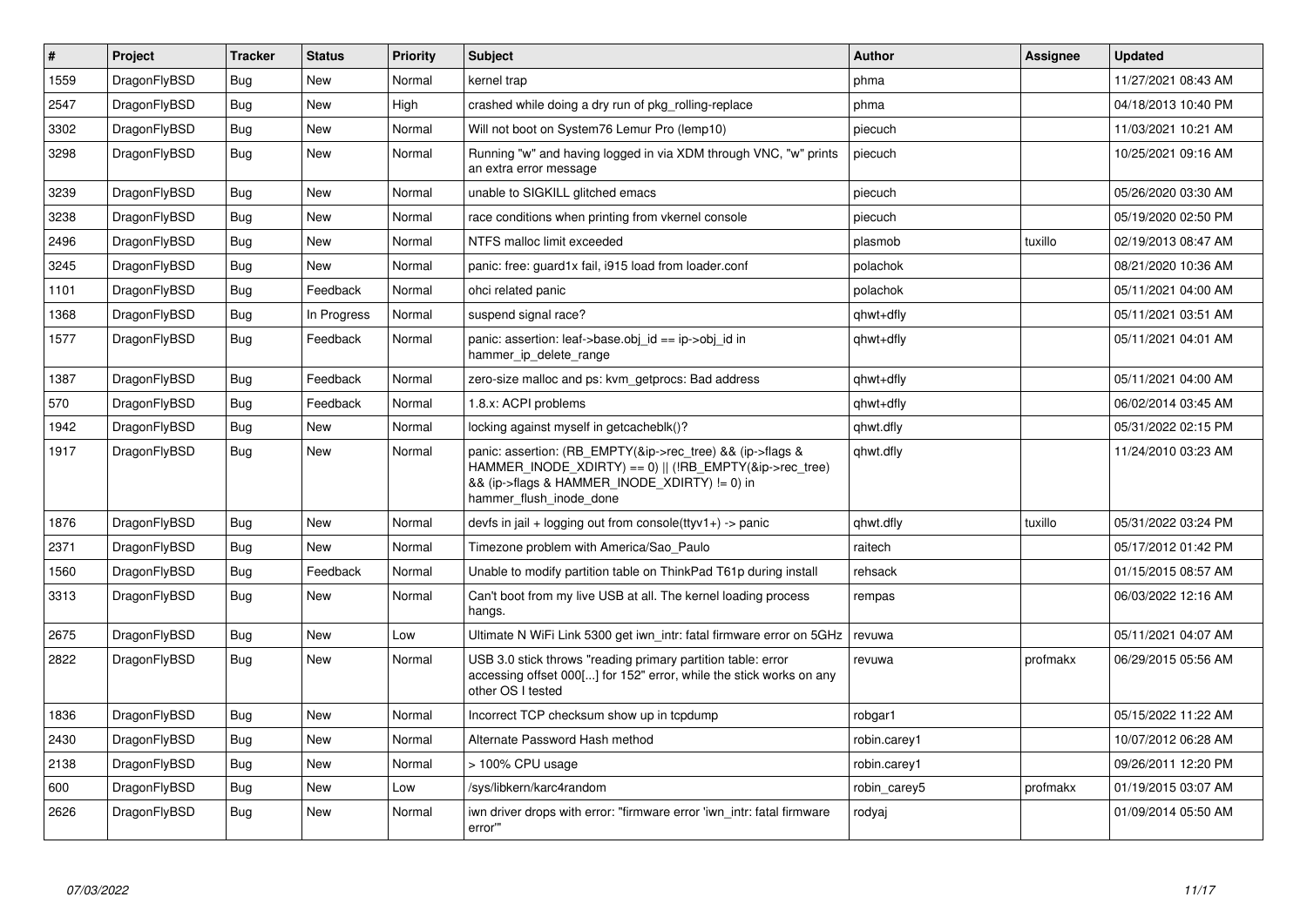| $\pmb{\#}$ | Project      | <b>Tracker</b> | <b>Status</b> | <b>Priority</b> | <b>Subject</b>                                                                                  | <b>Author</b> | <b>Assignee</b> | <b>Updated</b>      |
|------------|--------------|----------------|---------------|-----------------|-------------------------------------------------------------------------------------------------|---------------|-----------------|---------------------|
| 2738       | DragonFlyBSD | Bug            | New           | Normal          | Hammer: Strange behavior when trying to recover old version of<br>moved file                    | roland        |                 | 11/20/2014 08:02 AM |
| 3141       | DragonFlyBSD | <b>Bug</b>     | <b>New</b>    | Normal          | dhclient blocks boot process                                                                    | rowo          |                 | 12/16/2018 11:01 AM |
| 2887       | DragonFlyBSD | Bug            | <b>New</b>    | Low             | Missing extattr_namespace_to_string and<br>extattr_string_to_namespace functions                | rubenk        |                 | 02/06/2016 05:09 AM |
| 2080       | DragonFlyBSD | Bug            | New           | Normal          | panic: lockmgr thrd_sleep: called from interrupt, ipi, or hard code<br>section                  | rumcic        |                 | 05/30/2011 05:06 PM |
| 2072       | DragonFlyBSD | <b>Bug</b>     | <b>New</b>    | Normal          | Fatal trap 12: stopped at lwkt_send_ipiq3                                                       | rumcic        |                 | 05/17/2011 04:12 AM |
| 1975       | DragonFlyBSD | Bug            | New           | Normal          | Applications seg fault in select() and poll()                                                   | rumcic        |                 | 05/31/2022 02:58 PM |
| 1874       | DragonFlyBSD | Bug            | <b>New</b>    | Normal          | mpd listening on all IPs, accepting only on one                                                 | rumcic        |                 | 05/08/2011 01:01 PM |
| 1873       | DragonFlyBSD | <b>Bug</b>     | New           | Normal          | Panic upon usb mouse detach and reattaching                                                     | rumcic        |                 | 02/01/2011 09:53 AM |
| 1192       | DragonFlyBSD | Submit         | <b>New</b>    | Normal          | KKASSERTs in sys/kern/uipc_{msg,socket}.c are too strict                                        | rumcic        |                 | 05/11/2021 04:07 AM |
| 2423       | DragonFlyBSD | Bug            | New           | Urgent          | After multiple panics/locks, hitting KKASSERT in<br>hammer init cursor                          | rumcic        |                 | 09/18/2012 02:28 AM |
| 1218       | DragonFlyBSD | Bug            | In Progress   | Normal          | panic: assertion: error == 0 in hammer_start_transaction                                        | rumcic        |                 | 05/11/2021 04:00 AM |
| 998        | DragonFlyBSD | Bug            | In Progress   | Normal          | Unconfiguring a vn while it is mounted                                                          | rumcic        | tuxillo         | 05/11/2021 04:00 AM |
| 1580       | DragonFlyBSD | Bug            | Feedback      | Normal          | Panic (Fatal trap 12: page fault while in kernel mode) while playing<br>with pf and netif names | rumcic        |                 | 12/21/2018 01:21 AM |
| 1489       | DragonFlyBSD | <b>Bug</b>     | Feedback      | Normal          | panic: ufs dirbad: bad dir                                                                      | rumcic        |                 | 03/10/2013 04:34 AM |
| 1250       | DragonFlyBSD | Bug            | Feedback      | Normal          | Panic upon plugging an USB flash drive into the machine                                         | rumcic        |                 | 03/10/2013 05:17 AM |
| 1249       | DragonFlyBSD | <b>Bug</b>     | Feedback      | Normal          | panic: ffs_vfree: freeing free inode                                                            | rumcic        |                 | 03/10/2013 05:13 AM |
| 2316       | DragonFlyBSD | Bug            | New           | Normal          | Ungraceful invalid password handling for adding a new user in the<br>installer                  | rune          |                 | 04/27/2012 11:23 PM |
| 2549       | DragonFlyBSD | Bug            | In Progress   | Normal          | netgraph7: Kernel page fault.                                                                   | russiane39    | nant            | 05/10/2013 11:20 PM |
| 3047       | DragonFlyBSD | Bug            | <b>New</b>    | Normal          | <b>HAMMER</b> critical write error                                                              | samuel        |                 | 06/19/2019 09:50 AM |
| 2123       | DragonFlyBSD | Bug            | <b>New</b>    | Normal          | hammer is losing files                                                                          | schmir        |                 | 08/30/2011 07:56 PM |
| 2042       | DragonFlyBSD | <b>Bug</b>     | New           | Normal          | kernel panic, when run boot0cfg                                                                 | sepherosa     |                 | 05/31/2022 03:01 PM |
| 1944       | DragonFlyBSD | Bug            | New           | Normal          | panic: backing_object 0xdea7b258 was somehow re-referenced<br>during collapse!                  | sepherosa     |                 | 12/27/2010 02:06 AM |
| 2100       | DragonFlyBSD | Bug            | Feedback      | Normal          | devfs related panic                                                                             | sepherosa     | alexh           | 07/10/2011 02:29 PM |
| 2933       | DragonFlyBSD | Submit         | New           | Normal          | Remove unix domain socket support from cat(1)                                                   | sevan         |                 | 08/01/2016 08:10 PM |
| 2924       | DragonFlyBSD | Bug            | New           | Normal          | cat -v fails to tag characters in extended table with M- prefix with<br>some locales            | sevan         |                 | 07/11/2016 07:18 AM |
| 3160       | DragonFlyBSD | Submit         | In Progress   | Normal          | State the implementation difference in pkill/pgrep manual                                       | sevan         | tuxillo         | 06/03/2022 05:15 PM |
| 2396       | DragonFlyBSD | <b>Bug</b>     | Feedback      | High            | Latest 3.1 development version core dumps while destroying master<br><b>PFS</b>                 | sgeorge       |                 | 01/23/2013 04:10 PM |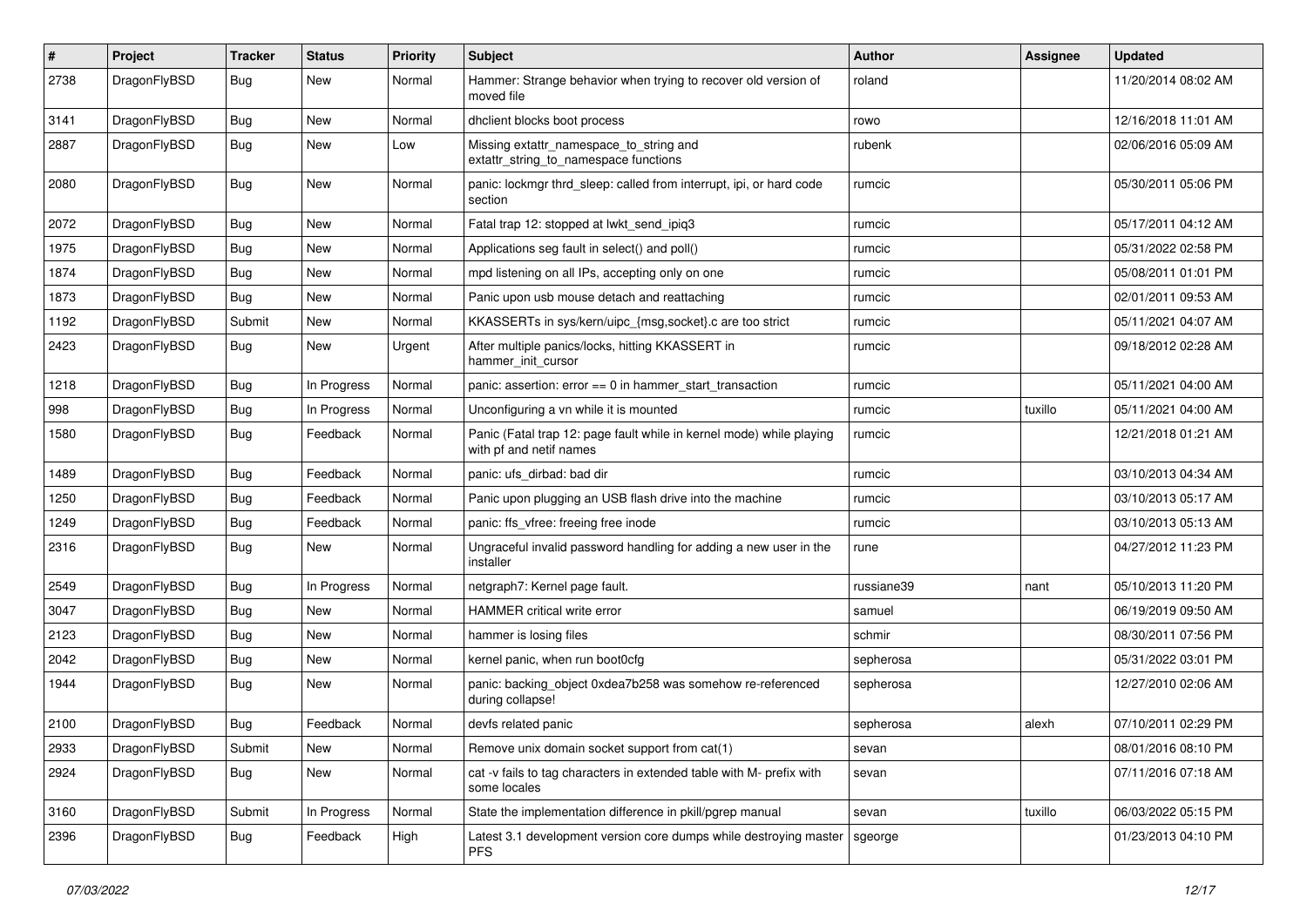| $\#$ | Project      | <b>Tracker</b> | <b>Status</b> | <b>Priority</b> | Subject                                                                             | <b>Author</b> | <b>Assignee</b> | <b>Updated</b>      |
|------|--------------|----------------|---------------|-----------------|-------------------------------------------------------------------------------------|---------------|-----------------|---------------------|
| 2347 | DragonFlyBSD | Bug            | Feedback      | High            | Hammer PFSes destroy does not give back full space allocated to<br>PFS              | sgeorge       |                 | 07/19/2012 01:11 AM |
| 2124 | DragonFlyBSD | Bug            | <b>New</b>    | Normal          | getty repeating too quickly on port /dev/ttyv0                                      | sgeorge.ml    |                 | 09/01/2011 04:28 AM |
| 2891 | DragonFlyBSD | <b>Bug</b>     | New           | Normal          | Kernel panic in IEEE802.11 related code                                             | shamaz        |                 | 05/29/2016 05:49 PM |
| 2863 | DragonFlyBSD | Bug            | <b>New</b>    | Normal          | HAMMER synch tid is zero                                                            | shamaz        |                 | 12/12/2015 11:24 PM |
| 2820 | DragonFlyBSD | <b>Bug</b>     | <b>New</b>    | Normal          | TP-Link USB Wi-Fi adapter cannot be reattached to the system                        | shamaz        |                 | 05/22/2015 09:45 PM |
| 1961 | DragonFlyBSD | <b>Bug</b>     | <b>New</b>    | Normal          | Can't create dump from DDB                                                          | shamaz        |                 | 01/29/2011 09:02 PM |
| 1935 | DragonFlyBSD | <b>Bug</b>     | <b>New</b>    | Normal          | mouse does not work after switching between x and console                           | shamaz        |                 | 12/13/2010 10:06 AM |
| 1884 | DragonFlyBSD | <b>Bug</b>     | <b>New</b>    | Normal          | System completely freezes while listening music (devbuf: malloc<br>limit exceeded)  | shamaz        |                 | 01/24/2011 05:00 PM |
| 2061 | DragonFlyBSD | <b>Bug</b>     | <b>New</b>    | Normal          | USB keyboard boot panic                                                             | sjg           |                 | 05/04/2012 12:20 AM |
| 1786 | DragonFlyBSD | <b>Bug</b>     | New           | Normal          | Calling NULL function pointer initiates panic loop                                  | sjg           |                 | 10/11/2010 05:28 PM |
| 2141 | DragonFlyBSD | Bug            | <b>New</b>    | Urgent          | loader and/or documentation broken                                                  | sjg           |                 | 01/20/2012 10:51 AM |
| 1302 | DragonFlyBSD | <b>Bug</b>     | In Progress   | Normal          | Checkpoint regression?                                                              | sjg           | sjg             | 07/10/2013 05:22 PM |
| 1964 | DragonFlyBSD | <b>Bug</b>     | <b>New</b>    | Normal          | iwn (panic assertion : wlan_assert_serialized)                                      | sjmm.ptr      | josepht         | 02/01/2011 12:57 PM |
| 2936 | DragonFlyBSD | <b>Bug</b>     | New           | Normal          | loader.efi crashes while loading kernel                                             | spaceille     |                 | 08/20/2016 06:17 AM |
| 2587 | DragonFlyBSD | <b>Bug</b>     | <b>New</b>    | Normal          | SATA DVD writer not detected by DragonFly                                           | srussell      |                 | 09/04/2020 08:55 AM |
| 2586 | DragonFlyBSD | Bug            | <b>New</b>    | Normal          | pf: "modulate" state seems problematic                                              | srussell      |                 | 09/25/2013 07:36 PM |
| 2077 | DragonFlyBSD | <b>Bug</b>     | New           | Normal          | USB devices conflicting                                                             | srussell      |                 | 05/17/2011 05:12 PM |
| 3129 | DragonFlyBSD | <b>Bug</b>     | New           | High            | Kernel panic with 5.2.0 on A2SDi-4C-HLN4F                                           | stateless     |                 | 04/24/2018 12:50 AM |
| 2055 | DragonFlyBSD | <b>Bug</b>     | <b>New</b>    | Normal          | $ssh + IPV6 + bridge \Rightarrow$ connection freezes                                | steve         |                 | 04/24/2011 07:13 PM |
| 2004 | DragonFlyBSD | <b>Bug</b>     | <b>New</b>    | Normal          | LWKT_WAIT_IPIQ panic                                                                | steve         |                 | 03/08/2011 05:46 PM |
| 2020 | DragonFlyBSD | <b>Bug</b>     | <b>New</b>    | Low             | Port brcm80211 driver from Linux to DragonFly BSD                                   | studer        |                 | 03/05/2011 10:54 PM |
| 2082 | DragonFlyBSD | <b>Bug</b>     | New           | Normal          | dfbsd 2.10.1 amd64 - mc port build error with 'bmake bin-install'                   | sun-doctor    |                 | 05/25/2011 07:18 PM |
| 2509 | DragonFlyBSD | Bug            | New           | Normal          | Redefinition of DIRBLKSIZ in restore(8)                                             | swildner      |                 | 06/04/2022 04:40 AM |
| 1913 | DragonFlyBSD | Bug            | <b>New</b>    | Normal          | panic: assertion: ip->flush_state != HAMMER_FST_FLUSH in<br>hammer_flush_inode_core | swildner      |                 | 11/20/2010 05:27 PM |
| 1907 | DragonFlyBSD | Bug            | <b>New</b>    | Normal          | Hammer crash in hammer_flusher_flush()                                              | swildner      |                 | 11/11/2010 05:07 AM |
| 243  | DragonFlyBSD | Bug            | Feedback      | Normal          | weird behavior in the shell                                                         | swildner      |                 | 05/31/2022 02:51 PM |
| 3217 | DragonFlyBSD | Bug            | New           | Normal          | rescue tools: make install fails if rescue folder doesn't exist                     | t dfbsd       |                 | 11/27/2019 08:16 PM |
| 2915 | DragonFlyBSD | Bug            | New           | High            | Hammer mirror-copy problem                                                          | t_dfbsd       |                 | 08/25/2016 05:28 AM |
| 3205 | DragonFlyBSD | <b>Bug</b>     | Feedback      | High            | Go compiler net test failing                                                        | t dfbsd       | tuxillo         | 05/10/2021 02:45 AM |
| 3135 | DragonFlyBSD | Submit         | New           | Normal          | Add EVFILT_RECV and EVFILT_SEND                                                     | tautolog      |                 | 05/25/2018 09:59 PM |
| 3036 | DragonFlyBSD | <b>Bug</b>     | New           | Normal          | panic in icmp_redirect_start() ASSERT_IN_NETISR(0)                                  | tautolog      |                 | 05/11/2017 07:27 PM |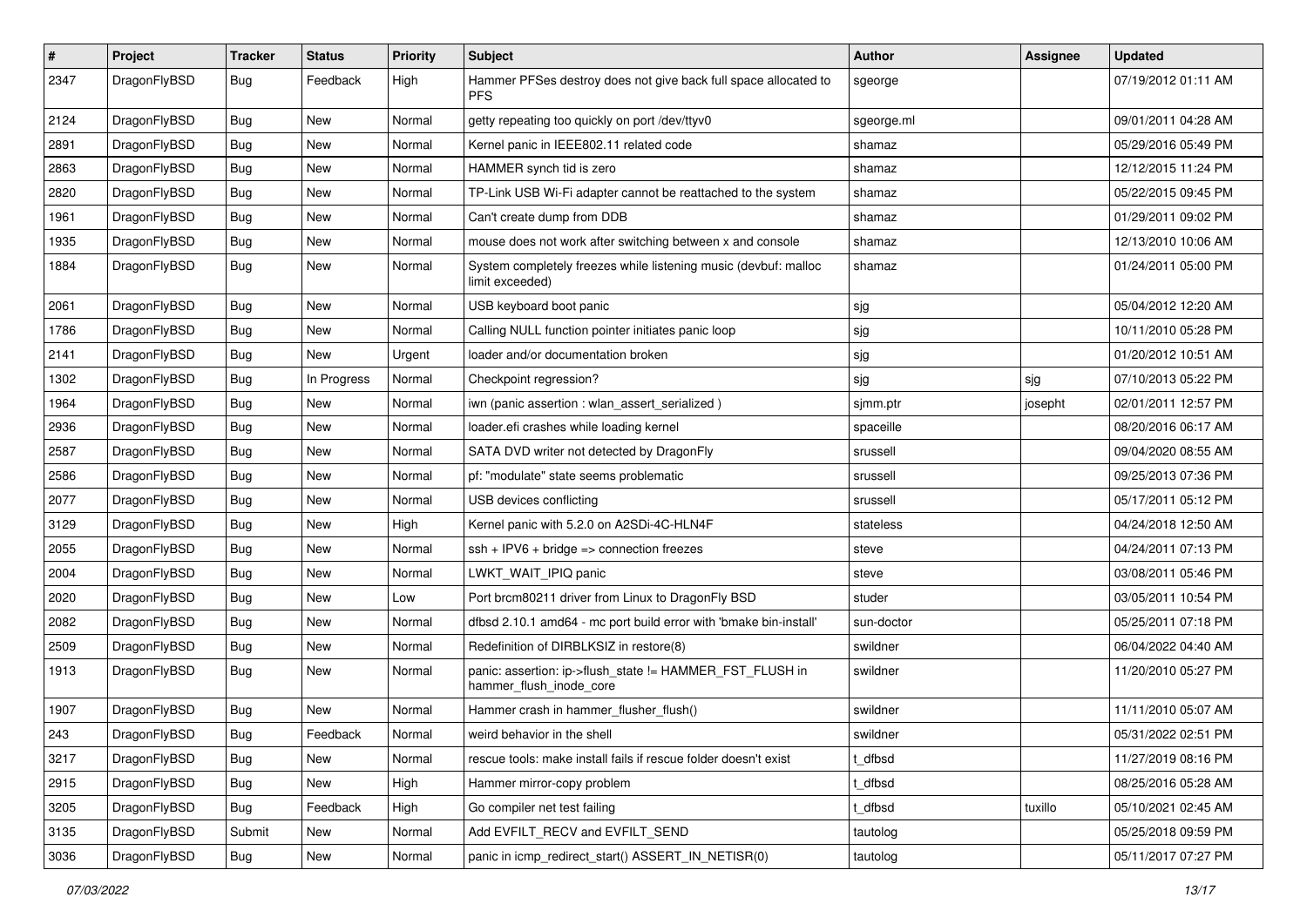| #    | Project      | <b>Tracker</b> | <b>Status</b> | <b>Priority</b> | <b>Subject</b>                                                                                           | Author            | <b>Assignee</b> | <b>Updated</b>      |
|------|--------------|----------------|---------------|-----------------|----------------------------------------------------------------------------------------------------------|-------------------|-----------------|---------------------|
| 2921 | DragonFlyBSD | Submit         | <b>New</b>    | Normal          | Allow moused to accept userland mouse events                                                             | tautolog          |                 | 05/11/2021 04:08 AM |
| 3113 | DragonFlyBSD | Bug            | In Progress   | Urgent          | Booting vKernel fails due being out of swap space                                                        | tcullen           |                 | 05/11/2021 04:14 AM |
| 1127 | DragonFlyBSD | <b>Bug</b>     | Feedback      | Low             | cdrom drive not detected                                                                                 | tgr               | corecode        | 01/15/2015 08:55 AM |
| 2609 | DragonFlyBSD | Bug            | New           | Normal          | master: panic: assertion<br>"LWKT_TOKEN_HELD_ANY(vm_object_token(object))" failed in<br>swp pager lookup | thomas.nikolajsen |                 | 11/28/2013 11:36 AM |
| 2436 | DragonFlyBSD | Bug            | <b>New</b>    | Normal          | panic: assertion "lp->lwp qcpu == dd->cpuid" failed in<br>dfly_acquire_curproc                           | thomas.nikolajsen |                 | 01/23/2013 11:07 AM |
| 1984 | DragonFlyBSD | Bug            | <b>New</b>    | Normal          | hammer mount fails after crash - HAMMER: FIFO record bad head<br>signature                               | thomas.nikolajsen |                 | 03/08/2011 06:57 PM |
| 2296 | DragonFlyBSD | <b>Bug</b>     | In Progress   | High            | panic: assertion "m->wire count > 0" failed                                                              | thomas.nikolajsen |                 | 08/30/2012 06:09 AM |
| 285  | DragonFlyBSD | <b>Bug</b>     | Feedback      | Low             | interrupt latency with re without ip address configured                                                  | thomas.nikolajsen |                 | 02/20/2014 10:30 AM |
| 2459 | DragonFlyBSD | Bug            | Feedback      | Normal          | apic problems with HP Probook 4510s                                                                      | thowe             |                 | 11/27/2021 08:22 AM |
| 3316 | DragonFlyBSD | Bug            | <b>New</b>    | Normal          | hammer2 dirent create() allows creating >1 dirents with the same<br>name                                 | tkusumi           |                 | 06/05/2022 12:35 PM |
| 3312 | DragonFlyBSD | Submit         | <b>New</b>    | Normal          | hammer2: redundant chain modify after chain creation                                                     | tkusumi           |                 | 05/15/2022 01:35 PM |
| 3249 | DragonFlyBSD | <b>Bug</b>     | <b>New</b>    | Normal          | HAMMER2 fsync(2) not working properly                                                                    | tkusumi           |                 | 09/21/2020 07:07 AM |
| 3246 | DragonFlyBSD | Bug            | <b>New</b>    | Normal          | HAMMER2 unable to handle ENOSPC properly                                                                 | tkusumi           |                 | 09/04/2020 11:11 AM |
| 3184 | DragonFlyBSD | Bug            | <b>New</b>    | Normal          | tsleep(9) return value when PCATCH specified                                                             | tkusumi           |                 | 04/03/2019 06:49 AM |
| 3142 | DragonFlyBSD | Submit         | New           | Normal          | lib/libdmsg: Unbreak using new API EVP_CIPHER_CTX_new()                                                  | tkusumi           |                 | 07/08/2018 04:18 AM |
| 2857 | DragonFlyBSD | <b>Bug</b>     | <b>New</b>    | Normal          | hammer stalls via bitcoin-qt                                                                             | tkusumi           |                 | 11/30/2015 06:52 AM |
| 3266 | DragonFlyBSD | <b>Bug</b>     | New           | High            | Filesystems broken due to "KKASSERT(count &<br>TOK_COUNTMASK);"                                          | tkusumi           |                 | 03/15/2021 01:21 PM |
| 3269 | DragonFlyBSD | <b>Bug</b>     | In Progress   | Normal          | Is double-buffer'd buf still required by HAMMER2?                                                        | tkusumi           |                 | 05/12/2021 04:09 PM |
| 2812 | DragonFlyBSD | <b>Bug</b>     | <b>New</b>    | Normal          | Panic on Intel DE3815TYKHE                                                                               | tmorp             |                 | 05/14/2015 03:14 PM |
| 2931 | DragonFlyBSD | <b>Bug</b>     | <b>New</b>    | Low             | 'gdb' of 'vkernel' unable to print backtrace                                                             | tofergus          |                 | 07/26/2016 01:51 PM |
| 2930 | DragonFlyBSD | <b>Bug</b>     | <b>New</b>    | High            | 'objcache' causes panic during 'nfs_readdir'                                                             | tofergus          |                 | 07/26/2016 01:09 PM |
| 2473 | DragonFlyBSD | Bug            | New           | Normal          | Kernel crash when trying to up the wpi0 device (Dfly<br>v3.3.0.758.g47388-DEVELOPMENT)                   | tomaz             |                 | 02/24/2014 08:50 AM |
| 1579 | DragonFlyBSD | <b>Bug</b>     | Feedback      | Normal          | dfly 2.4.1 does not like HP DL360G4p and Smart Array 6400 with<br>MSA20                                  | tomaz.borstnar    | tuxillo         | 06/02/2014 02:44 PM |
| 1282 | DragonFlyBSD | <b>Bug</b>     | Feedback      | Normal          | panic (trap 12) when booting SMP kernel on Atom 330 (dual core)                                          | tomaz.borstnar    |                 | 05/11/2021 04:00 AM |
| 3319 | DragonFlyBSD | <b>Bug</b>     | New           | Normal          | setproctitle() calls can change effect of later setproctitle() calls                                     | tonyc             |                 | 06/29/2022 06:10 PM |
| 3252 | DragonFlyBSD | <b>Bug</b>     | New           | Normal          | tcsetattr/tcgetattr set errno incorrectly on non-TTY                                                     | tonyc             |                 | 10/26/2020 09:34 PM |
| 806  | DragonFlyBSD | <b>Bug</b>     | Feedback      | Normal          | boot error on MacBook                                                                                    | tralamazza        |                 | 06/04/2022 05:28 AM |
| 3231 | DragonFlyBSD | Bug            | New           | Normal          | wifi drops on 5.8                                                                                        | tse               |                 | 04/06/2020 05:08 AM |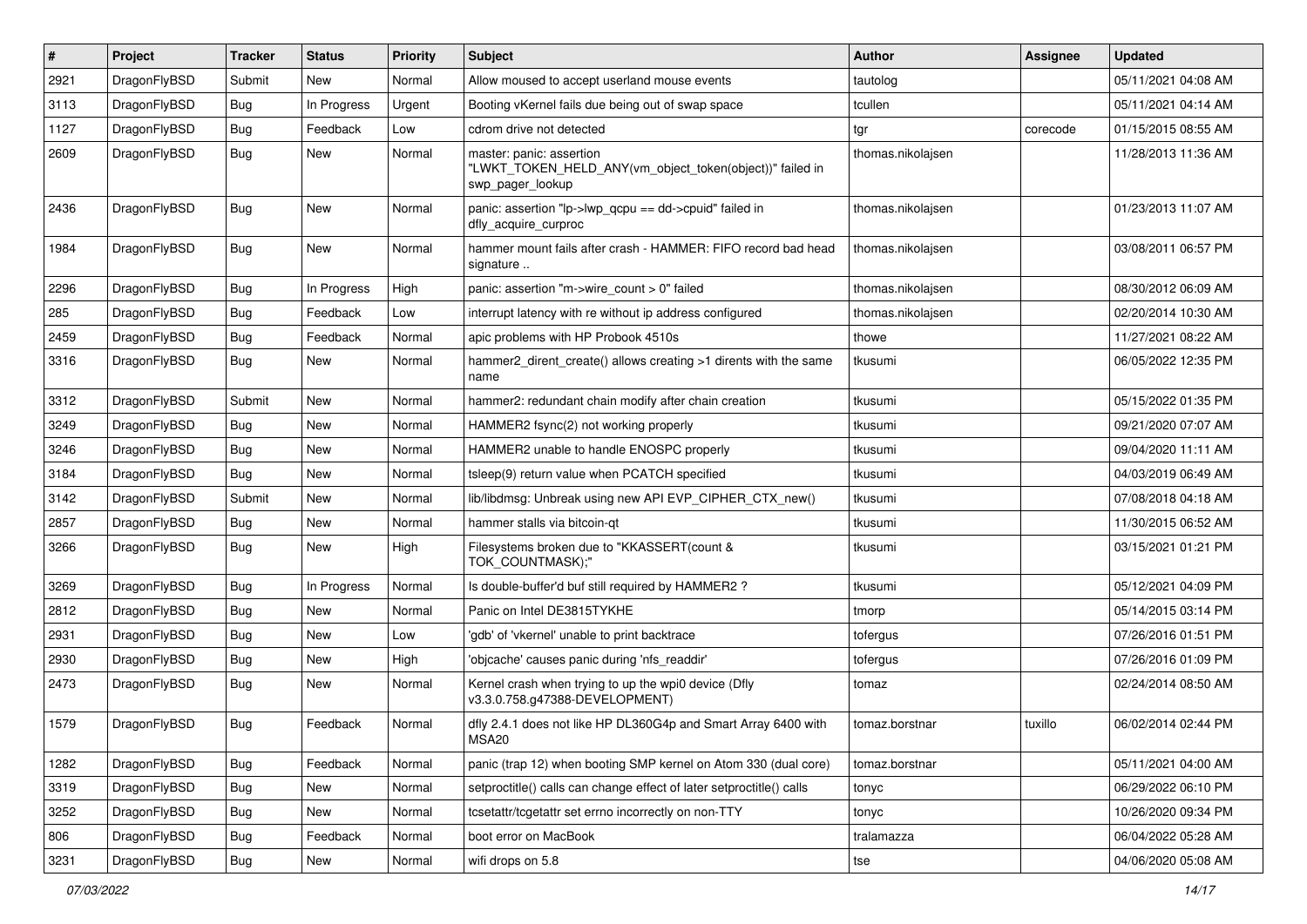| $\vert$ # | Project      | <b>Tracker</b> | <b>Status</b> | <b>Priority</b> | Subject                                                                                                   | Author  | Assignee | <b>Updated</b>      |
|-----------|--------------|----------------|---------------|-----------------|-----------------------------------------------------------------------------------------------------------|---------|----------|---------------------|
| 3225      | DragonFlyBSD | <b>Bug</b>     | <b>New</b>    | Normal          | nfsd freeze when using qemu                                                                               | tse     |          | 03/17/2020 11:52 AM |
| 3208      | DragonFlyBSD | Bug            | <b>New</b>    | Normal          | Crash related to nfsd                                                                                     | tse     |          | 06/11/2020 05:52 AM |
| 3199      | DragonFlyBSD | Bug            | New           | Normal          | PFS label not found panic                                                                                 | tse     |          | 08/21/2019 03:51 AM |
| 3197      | DragonFlyBSD | Bug            | New           | Normal          | DragonFly upgrades                                                                                        | tse     |          | 04/18/2020 04:18 PM |
| 3170      | DragonFlyBSD | Bug            | <b>New</b>    | Normal          | repeatable nfsd crash                                                                                     | tse     |          | 06/11/2020 05:52 AM |
| 2140      | DragonFlyBSD | Bug            | <b>New</b>    | High            | hammer io delallocate panic with 'duplicate entry' message                                                | ttw     |          | 10/07/2011 12:22 PM |
| 3314      | DragonFlyBSD | Bug            | <b>New</b>    | Normal          | Bring virtio_console(4) from FreeBSD                                                                      | tuxillo | tuxillo  | 05/29/2022 08:24 AM |
| 3196      | DragonFlyBSD | Bug            | New           | Normal          | test issue after redmine upgrade (2)                                                                      | tuxillo |          | 07/05/2019 04:33 AM |
| 3157      | DragonFlyBSD | Bug            | <b>New</b>    | Normal          | TP-Link UE300 not working in 5.2-RELEASE                                                                  | tuxillo |          | 11/15/2018 02:08 PM |
| 2647      | DragonFlyBSD | Bug            | New           | Normal          | HAMMER panic on 3.6.0                                                                                     | tuxillo |          | 05/11/2021 03:54 AM |
| 2641      | DragonFlyBSD | Bug            | New           | Normal          | Panic when loading natapci as module                                                                      | tuxillo |          | 05/11/2021 03:54 AM |
| 2630      | DragonFlyBSD | Bug            | <b>New</b>    | Normal          | Bring in latest iconv fixes from FreeBSD10 as well as csmapper<br>updates                                 | tuxillo |          | 05/11/2021 03:54 AM |
| 2629      | DragonFlyBSD | Bug            | <b>New</b>    | Normal          | Replace gcc44 with llvm34, clang34, and libc++                                                            | tuxillo |          | 06/02/2014 02:30 PM |
| 2498      | DragonFlyBSD | Bug            | New           | Normal          | DFBSD v3.2.2-RELEASE - LIST_FIRST(&bp->b_dep) == NULL"<br>failed in vfs_vmio_release                      | tuxillo |          | 05/31/2022 04:09 PM |
| 2283      | DragonFlyBSD | Bug            | New           | Normal          | DFBSD DragonFly v2.13.0.957.g4f459 - pmap_release: page<br>should already be gone 0xc27120bc              | tuxillo |          | 01/23/2012 03:03 AM |
| 2224      | DragonFlyBSD | Bug            | <b>New</b>    | Normal          | v2.13.0.291.gaa7ec - Panic on fq while installing world                                                   | tuxillo |          | 11/18/2011 01:40 AM |
| 2171      | DragonFlyBSD | Bug            | New           | Normal          | DFBSD v2.13.0.151.gdc8442 - panic: assertion "(*ptep &<br>$(PG_MANAGED PG_V)) == PG_V"$                   | tuxillo |          | 11/04/2011 05:06 PM |
| 2166      | DragonFlyBSD | Bug            | <b>New</b>    | Normal          | DFBSD v2.13.0.109.g05b9d - Strange lockups                                                                | tuxillo |          | 10/29/2011 11:20 AM |
| 2129      | DragonFlyBSD | Bug            | <b>New</b>    | Normal          | DFBSD v2.11.0.661.gf9438 i386 - panic: lockmgr thrd_sleep                                                 | tuxillo |          | 09/05/2011 09:49 AM |
| 2084      | DragonFlyBSD | Bug            | New           | Normal          | DFBSD v2.11.0.242.g4d317 - panic: zone: entry not free                                                    | tuxillo |          | 07/03/2012 01:23 AM |
| 2078      | DragonFlyBSD | Bug            | New           | Normal          | DFBSD i386 v2.11.0.201.g3ed2f - Panic during installworld into a<br>vn0 device                            | tuxillo |          | 05/19/2011 07:50 PM |
| 1959      | DragonFlyBSD | Bug            | <b>New</b>    | Normal          | DFBSD v2.9.1.422.gc98f2 - Panic during boot - IPv6 and PF                                                 | tuxillo |          | 01/13/2011 03:37 AM |
| 1867      | DragonFlyBSD | Bug            | New           | Normal          | it(4) motherboard and fan problems                                                                        | tuxillo |          | 07/08/2011 10:48 AM |
| 2495      | DragonFlyBSD | Bug            | New           | High            | DFBSD v3.3.0.960.g553fe7 - ocnt != 0" failed in<br>prop_object_release                                    | tuxillo |          | 05/31/2022 04:08 PM |
| 2631      | DragonFlyBSD | Bug            | In Progress   | Low             | Verify library versioning current with full package build and switch it<br>on (after publishing packages) | tuxillo |          | 05/11/2021 04:06 AM |
| 1819      | DragonFlyBSD | <b>Bug</b>     | In Progress   | Low             | truss - Major revamping task list                                                                         | tuxillo | tuxillo  | 11/27/2021 08:45 AM |
| 3295      | DragonFlyBSD | <b>Bug</b>     | In Progress   | Normal          | Adapt devel/libvirt for nvmm                                                                              | tuxillo | tuxillo  | 11/03/2021 04:56 PM |
| 2358      | DragonFlyBSD | <b>Bug</b>     | In Progress   | Normal          | DFBSD v3.0.2.32.g928ca - panic: hammer: insufficient undo FIFO<br>space!                                  | tuxillo | tuxillo  | 05/10/2021 02:50 AM |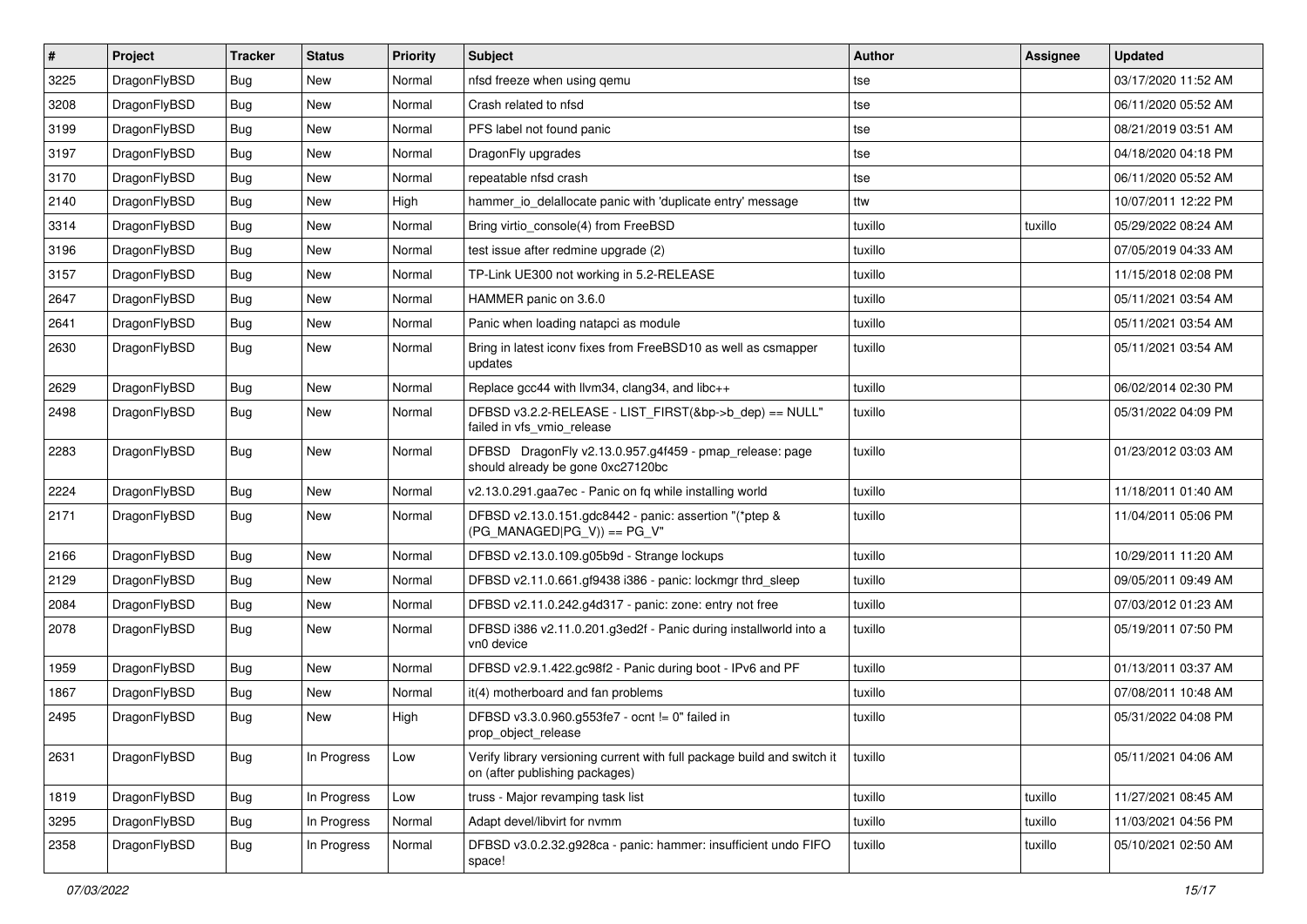| #    | Project      | <b>Tracker</b> | <b>Status</b> | <b>Priority</b> | Subject                                                                                       | Author           | <b>Assignee</b> | <b>Updated</b>      |
|------|--------------|----------------|---------------|-----------------|-----------------------------------------------------------------------------------------------|------------------|-----------------|---------------------|
| 2351 | DragonFlyBSD | <b>Bug</b>     | In Progress   | Normal          | DFBSD v3.1.0.579.g44ccf - Stuck during startup, random freezes                                | tuxillo          |                 | 04/24/2012 08:21 AM |
| 2345 | DragonFlyBSD | <b>Bug</b>     | In Progress   | Normal          | DFBSD v3.1.0.457.gd679f - NFS panic on diskless station                                       | tuxillo          |                 | 04/07/2012 05:22 PM |
| 2282 | DragonFlyBSD | <b>Bug</b>     | In Progress   | Normal          | gdb segfaults with certain corefiles                                                          | tuxillo          |                 | 01/18/2012 04:40 PM |
| 2636 | DragonFlyBSD | <b>Bug</b>     | Feedback      | Low             | Add -x flag to iostat (a la solaris)                                                          | tuxillo          |                 | 05/11/2021 04:07 AM |
| 2556 | DragonFlyBSD | <b>Bug</b>     | Feedback      | Normal          | DragonFly v3.5.0.81.gd3479 - Process signal weirdness                                         | tuxillo          |                 | 12/17/2013 03:48 PM |
| 1332 | DragonFlyBSD | <b>Bug</b>     | Feedback      | Normal          | DFBSD 2.2 - Booting usbcdrom/usbsticks on thinkpad hangs on<br>"BTX Halted"                   | tuxillo          |                 | 05/11/2021 04:00 AM |
| 2638 | DragonFlyBSD | <b>Bug</b>     | Feedback      | High            | Fix machdep.pmap mmu optimize                                                                 | tuxillo          |                 | 05/11/2021 04:07 AM |
| 2828 | DragonFlyBSD | <b>Bug</b>     | New           | High            | On AMD APUs and Bulldozer CPUs, the machdep.cpu_idle_hlt<br>sysctl should be 3 by default     | vadaszi          | vadaszi         | 05/11/2021 04:07 AM |
| 293  | DragonFlyBSD | <b>Bug</b>     | Feedback      | Low             | Various updates to the handbook                                                               | victor           | victor          | 03/10/2013 04:46 AM |
| 2490 | DragonFlyBSD | <b>Bug</b>     | New           | Normal          | nmalloc should color addresses to avoid cache bank conflictsw                                 | vsrinivas        |                 | 06/10/2014 05:51 AM |
| 2489 | DragonFlyBSD | <b>Bug</b>     | New           | Normal          | nmalloc doesn't cache VA for allocations > 8KB                                                | vsrinivas        |                 | 06/10/2014 05:51 AM |
| 2154 | DragonFlyBSD | <b>Bug</b>     | New           | Normal          | vkernel copyout() doesn't return EFAULT on error                                              | vsrinivas        |                 | 10/20/2011 03:53 AM |
| 2136 | DragonFlyBSD | <b>Bug</b>     | New           | Normal          | socketpair() doesn't free file descriptors on copyout failure                                 | vsrinivas        |                 | 04/05/2013 09:13 AM |
| 2113 | DragonFlyBSD | <b>Bug</b>     | New           | Normal          | nmalloc threaded program fork leak                                                            | vsrinivas        | vsrinivas       | 08/11/2011 07:25 PM |
| 2085 | DragonFlyBSD | <b>Bug</b>     | New           | Normal          | panic: assertion: (m->flags & PG_MAPPED) == 0 in<br>vm_page_free_toq                          | vsrinivas        |                 | 06/10/2011 07:48 AM |
| 1861 | DragonFlyBSD | <b>Bug</b>     | New           | Normal          | panic via kprintf (lockmgr called in a hard section)                                          | vsrinivas        |                 | 10/11/2010 12:56 AM |
| 2071 | DragonFlyBSD | <b>Bug</b>     | New           | High            | Panic on assertion: $(int)(flag->seq - seq) > 0$ in hammer flusher flush<br>after inode error | vsrinivas        |                 | 06/12/2011 07:59 AM |
| 2360 | DragonFlyBSD | Bug            | In Progress   | Normal          | Wishlist: virtio driver import                                                                | vsrinivas        |                 | 06/04/2022 04:16 AM |
| 1749 | DragonFlyBSD | <b>Bug</b>     | In Progress   | Normal          | HAMMER fsstress panic in hammer_flush_inode_core<br>'ip->flush_state != HAMMER_FST_FLUSH'     | vsrinivas        |                 | 05/11/2021 04:06 AM |
| 1744 | DragonFlyBSD | <b>Bug</b>     | In Progress   | Normal          | HAMMER fsstress panic in hammer_setup_child_callback                                          | vsrinivas        |                 | 05/11/2021 04:05 AM |
| 1661 | DragonFlyBSD | <b>Bug</b>     | In Progress   | Normal          | panic on password entry mount smb filesystem                                                  | vsrinivas        |                 | 11/27/2021 08:29 AM |
| 2081 | DragonFlyBSD | Bug            | Feedback      | Normal          | Panic on device "detach" / "failure"                                                          | vsrinivas        |                 | 02/29/2012 07:11 AM |
| 1185 | DragonFlyBSD | <b>Bug</b>     | New           | High            | need a tool to merge changes into /etc                                                        | wa1ter           |                 | 02/18/2014 06:02 AM |
| 3124 | DragonFlyBSD | <b>Bug</b>     | New           | High            | DragonFlyBSD 5.0.2 with Hammer2 with UEFI install doesn't boot                                | wiesl            |                 | 06/18/2019 05:07 AM |
| 2886 | DragonFlyBSD | <b>Bug</b>     | <b>New</b>    | Normal          | dragonfly mail agent: sending a testmail causes high system load                              | worf             |                 | 02/05/2016 05:53 AM |
| 2252 | DragonFlyBSD | <b>Bug</b>     | New           | Low             | snd hda not useable if loaded via /boot/loader.conf                                           | xbit             | swildner        | 12/14/2011 12:23 AM |
| 2287 | DragonFlyBSD | <b>Bug</b>     | New           | Normal          | HAMMER(ROOT) Illegal UNDO TAIL signature at<br>300000001967c000                               | y0n3t4n1         |                 | 11/07/2018 01:22 AM |
| 2840 | DragonFlyBSD | <b>Bug</b>     | New           | Normal          | wrong voltage is reported                                                                     | yellowrabbit2010 |                 | 09/11/2015 06:09 PM |
| 2797 | DragonFlyBSD | <b>Bug</b>     | In Progress   | Low             | vkernels with & without machdep.pmap_mmu_optimize                                             | yellowrabbit2010 |                 | 11/27/2021 08:06 AM |